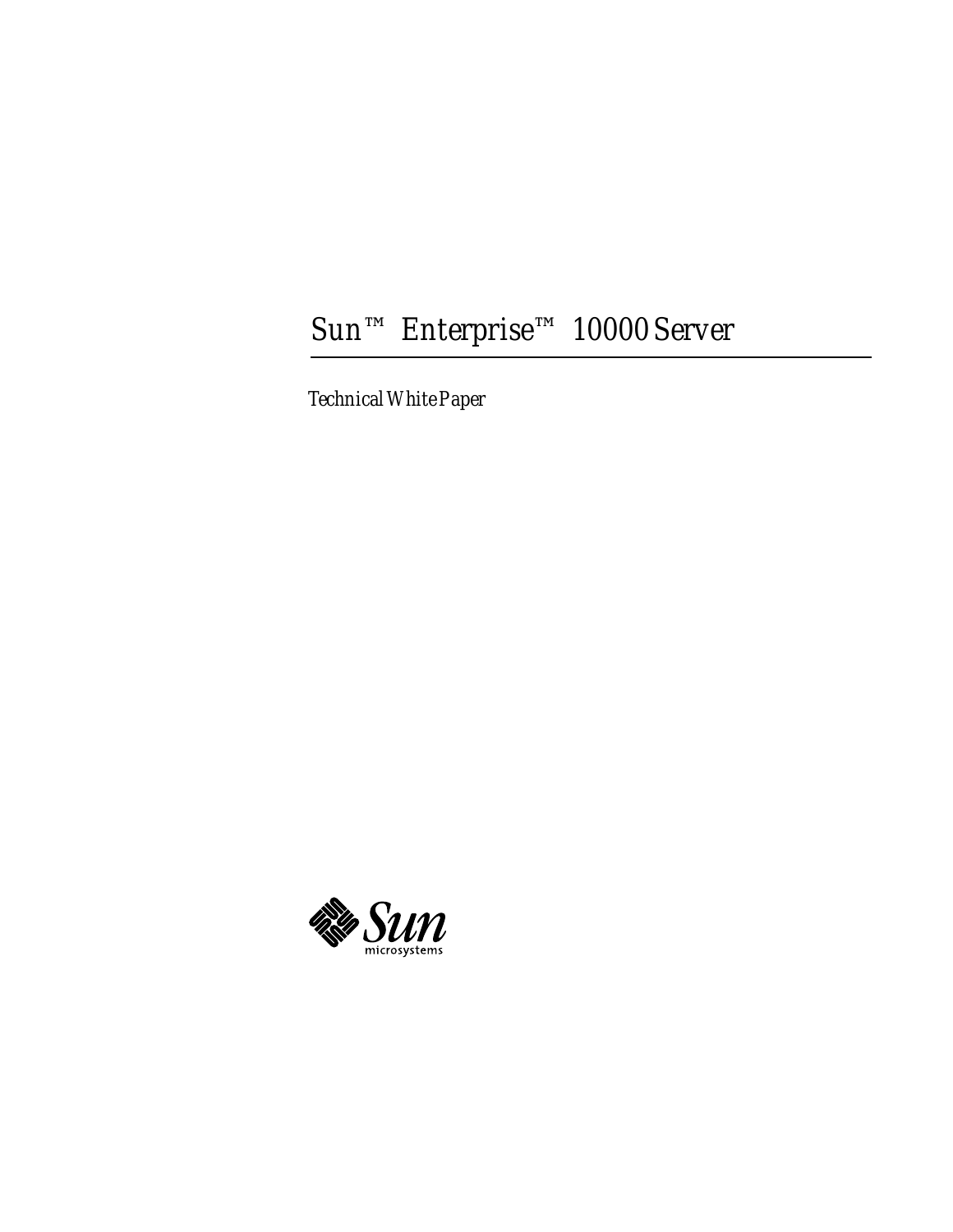$\equiv$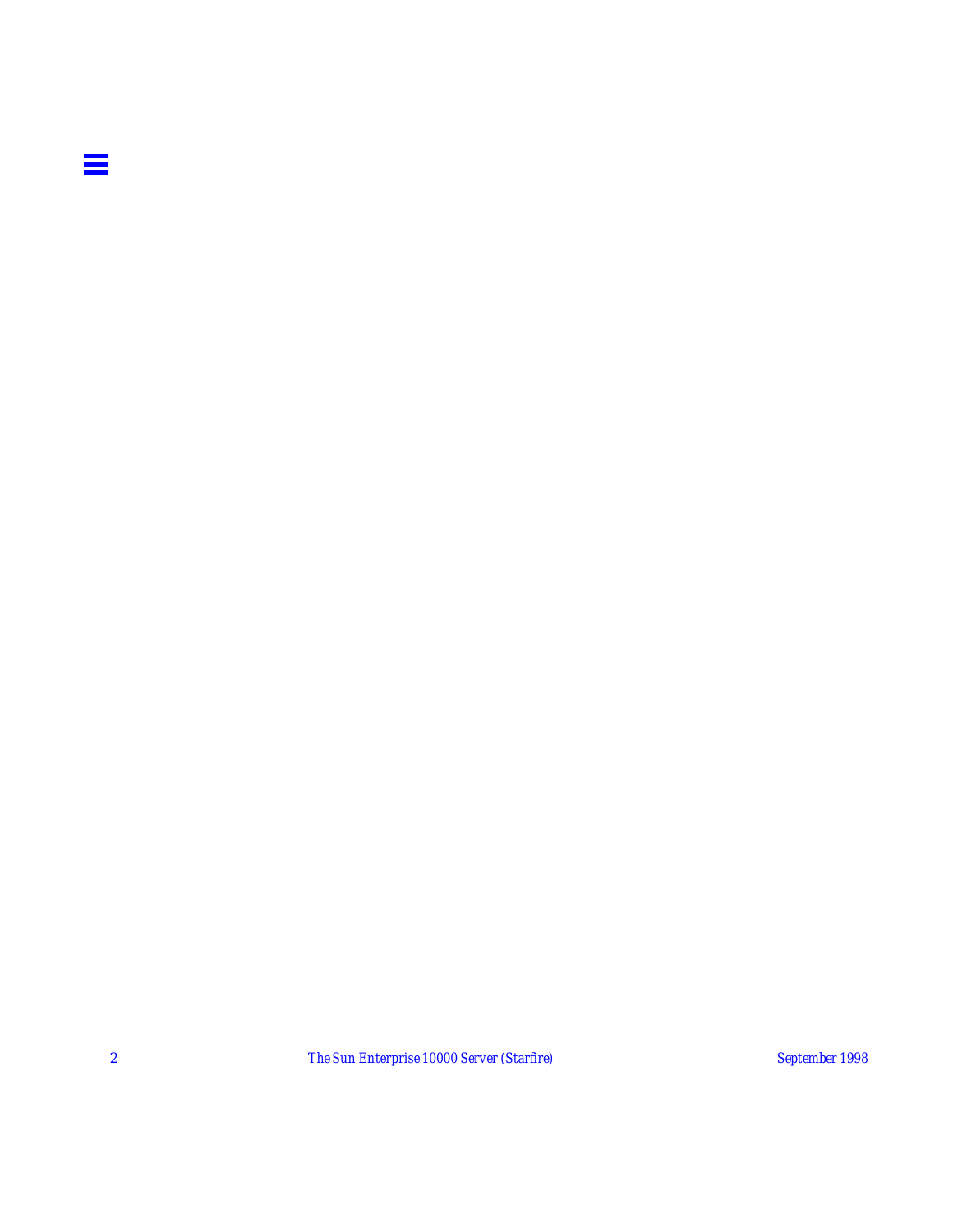## *Introduction 1*

Sun Microsystems leads the world in providing the powerful symmetric multiprocessing servers that form the heart of today's enterprise networks. Building on this tradition of excellence, Sun invests its next generation of servers with even more performance, plus innovations in reliability, availability, and serviceability.

The Sun Enterprise™ 10000 server, known as Starfire™, is at the head of Sun Microsystem's Enterprise X000 family of servers, a comprehensive series of powerful, expandable, highly reliable servers for network computing. Like its companions in the series, Starfire is built around an uncompromised scalable symmetric multiprocessing (SMP) architecture. It offers the highest CPU, memory, and interconnect performance in its class yet is fully compatible with all applications and software tools written for the Enterprise series.

The Enterprise servers extend the performance of traditional network servers using key technologies such as UltraSPARC™ processors, a new interconnect architecture, hot-swap components (including processor boards) and a host of other features that improve reliability, availability, and serviceability.

With up to 64 processors, 64 Gbytes of memory, over 60 Tbytes of online disk, and the widest range of  $UNIX^{\circledast}$  application software, Starfire offers a straightforward path into client/server open systems. Importantly, it preserves existing investments in mainframe systems through a suite of connectivity and interoperability products.

Starfire provides scalable computing power for the vast range of existing applications for Solaris™ platforms, including the entire Enterprise X000 Series.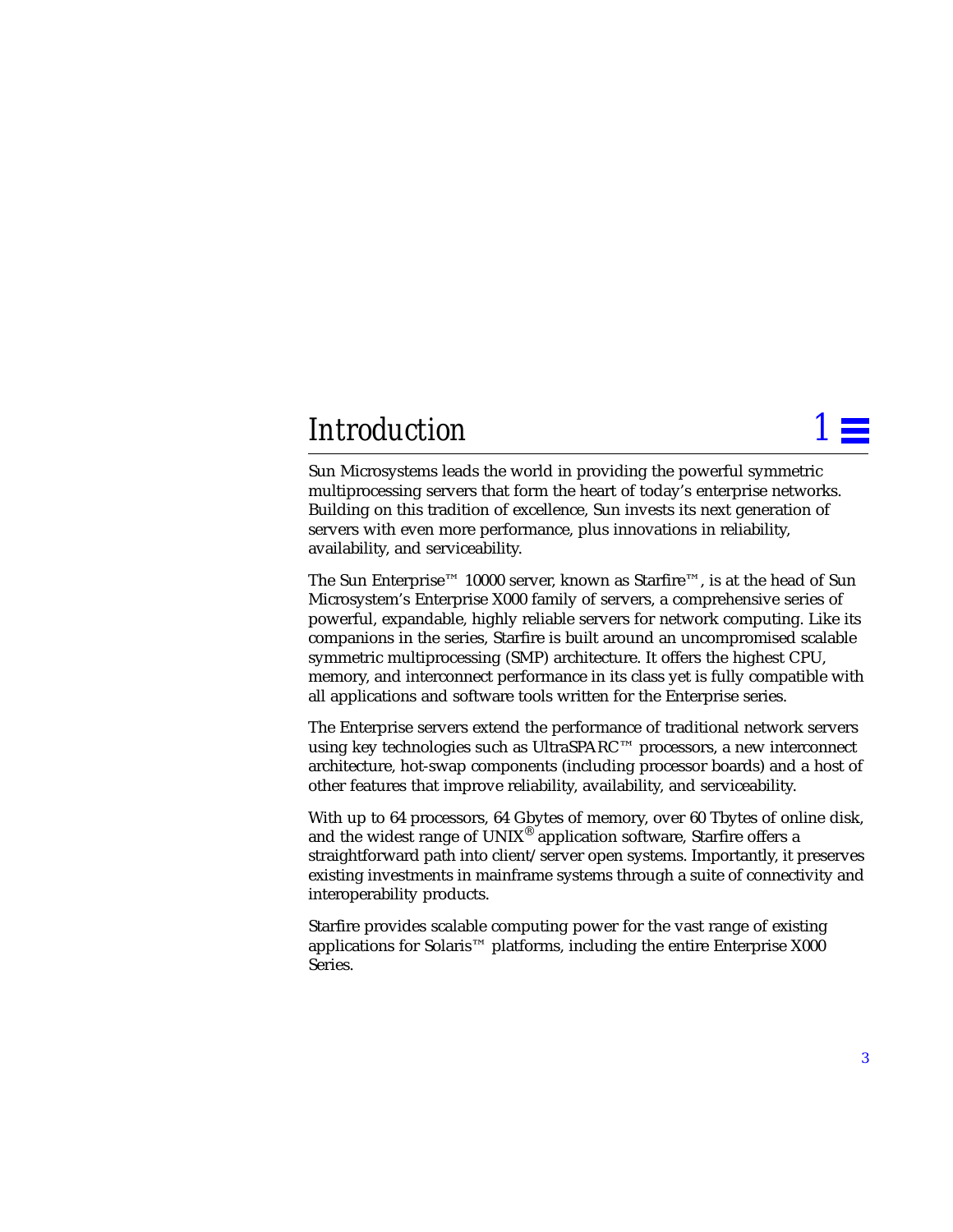Starfire offers a cost-effective alternative to traditional mainframes for production data processing environments. It is an ideal application/data server for host-based or client/server applications like online transaction processing (OLTP), decision support systems (DSS), data warehousing, communications services, or multimedia services.



*Figure 1-1* The Starfire Server

4 *The Sun Enterprise 10000 Server (Starfire) September 1998*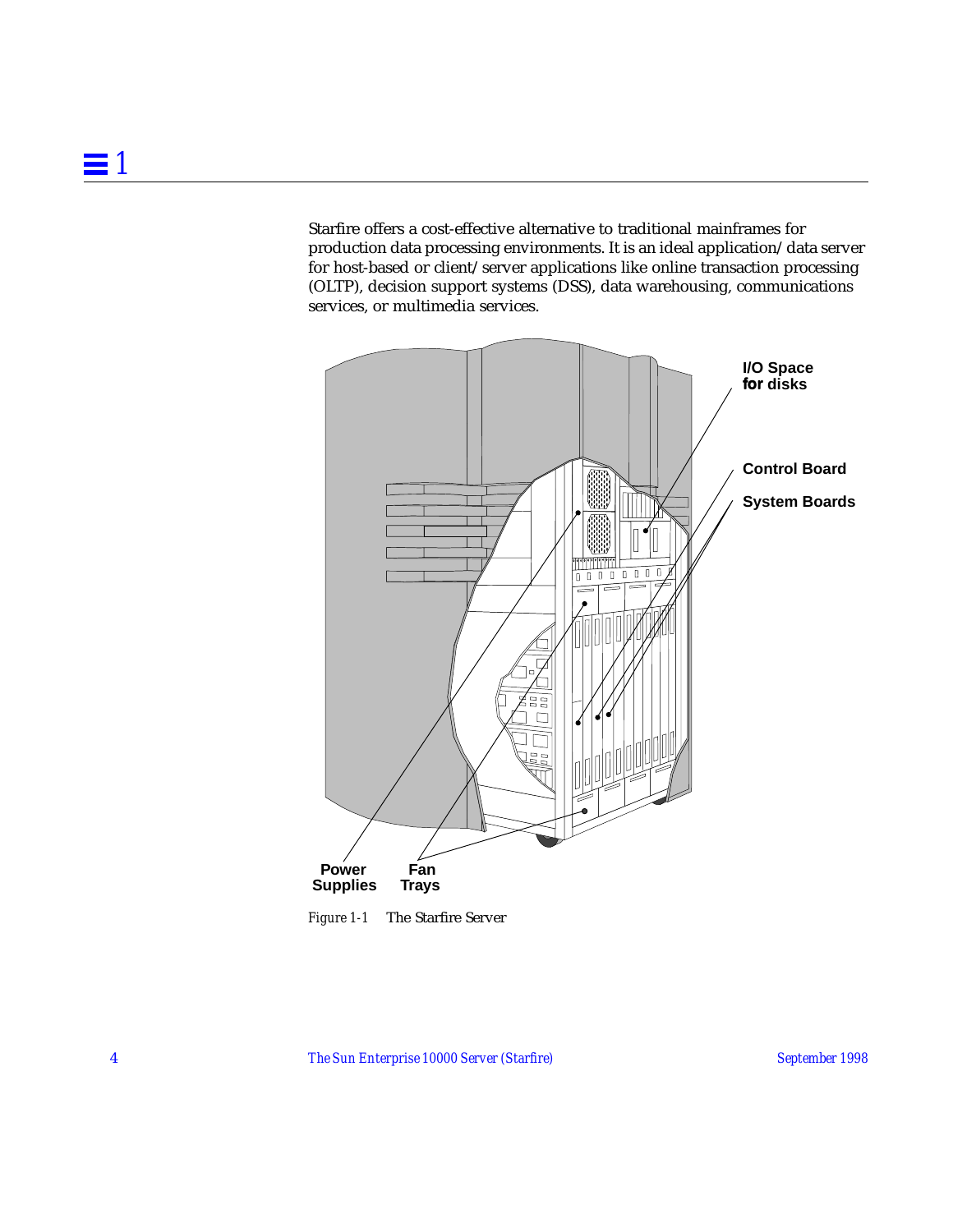Starfire combines the power of system partitioning (known as Dynamic System Domains) and Gigaplane-XB™ interconnect technologies, plus the costeffectiveness of industry-standard SPARC™-based hardware and software. It offers a wide range of high availability features and fast, responsive solutions for the most data-intensive applications.

The system provides a system bandwidth of up to 12.8 Gbytes/sec using Sun Microsystems' Gigaplane-XB coherent scalable crossbar interconnect at the core of the system. Starfire's UltraSPARC Port Architecture (UPA) works in conjunction with the crossbar interconnect to drastically reduce the number of cycles needed to transmit a standard data packet.

The computing power of the Starfire server is complemented by up to 64 I/O channels for high-speed communications. Its online storage capacity can exceed 60 Tbytes to support data warehousing, decision support systems, very large data bases, file serving, and other large scale data management applications.

In addition to a large system memory, each processor within the Starfire server utilizes an efficient fully coherent local cache to deliver optimal performance for a wide variety of applications and to support scalable multiprocessing in an SMP environment. Performance is further enhanced by a highly sophisticated virtual memory management system.

Scalability is a core feature of the Starfire server. The modular design of Starfire makes it easy to purchase a modest system and upgrade it as the demands for performance and capacity increase. There are no built-in barriers to expansion; the system can scale from minimum to maximum functionality in any axis without constraint. For example, the 4-processor entry-level configuration is easily expanded to the maximum capacity of 64 processors. Memory and I/O channels are equally flexible. All functional areas of Starfire are field upgradable, and most upgrades can be performed without halting the system.

The physical package of the Starfire server is a clean, modern single rack enclosure with access doors and detachable dress panels. The cabinet houses the system boards, the centerplane, the DC power supplies, and cooling fans. There is also room for more than 288 Gbytes of disk storage.

Each Starfire server has an Ethernet-based external System Service Processor (SSP), an external Sun™ workstation that is the system's administration console. It also monitors the Starfire server for problems and takes corrective actions.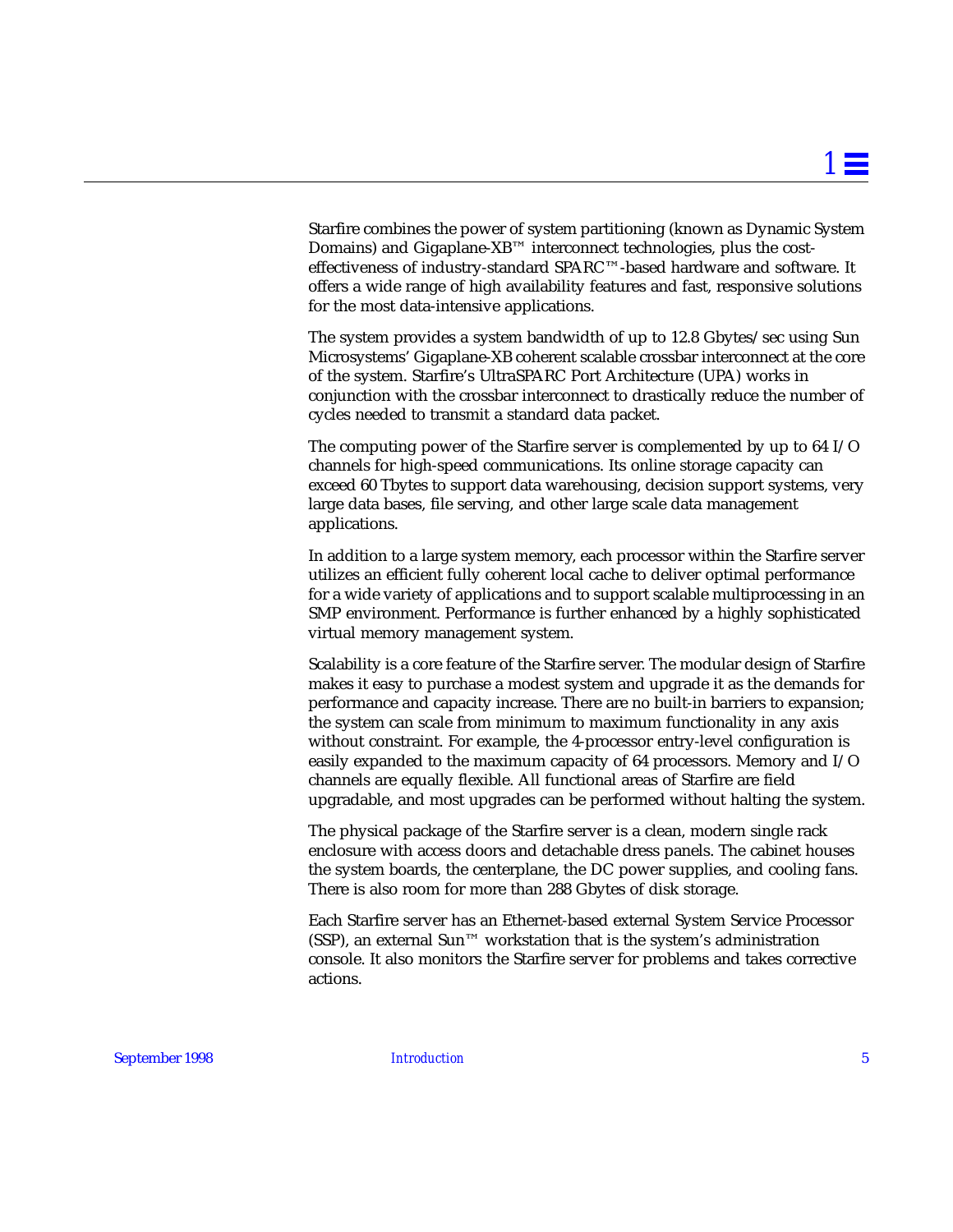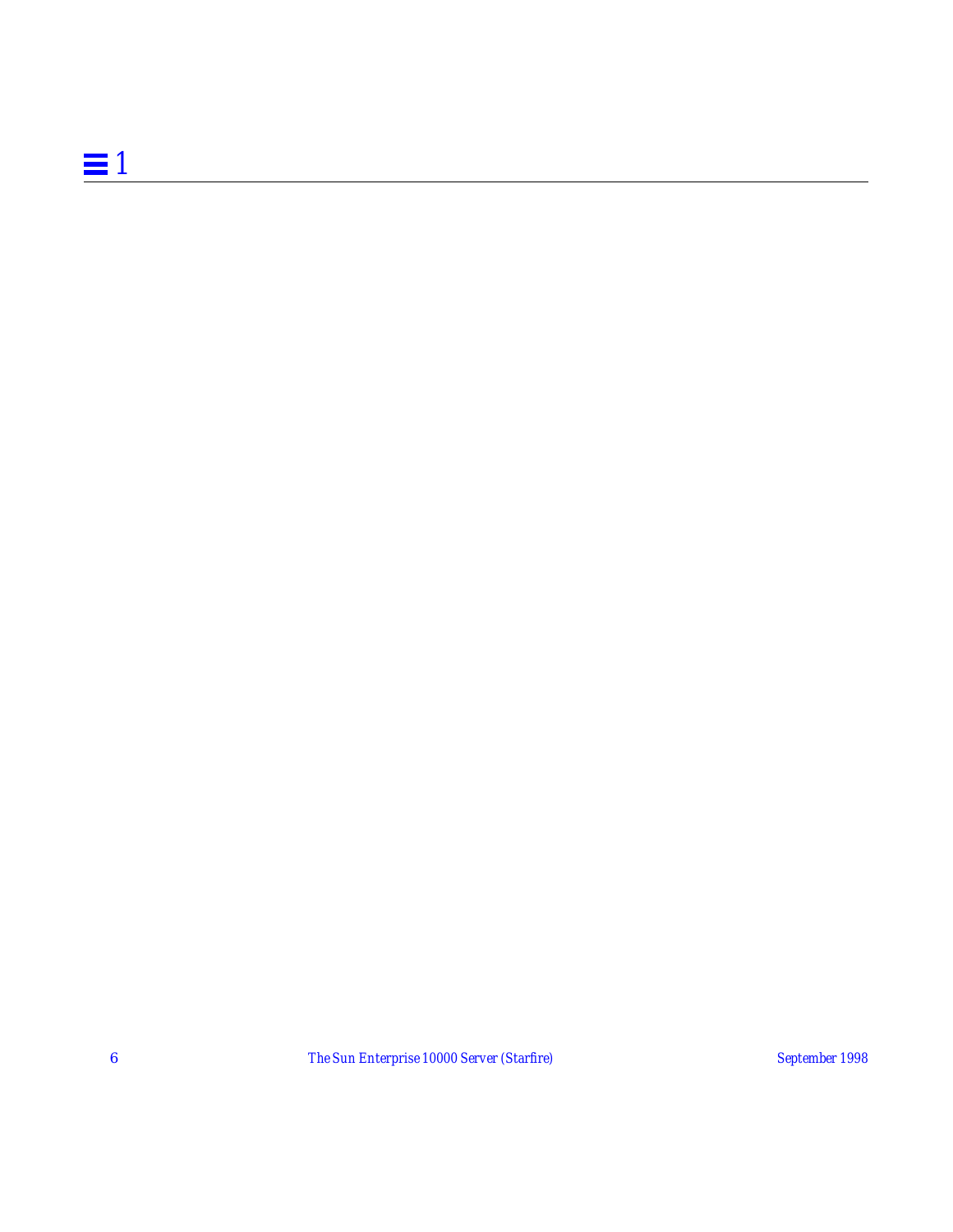## $H$ *ardware Architecture*

#### *Starfire Server Features and Capabilities*

- **•** Internal frequency of up to 100 MHz with processors running at a clock frequency of 336 MHz. The system is designed to accept faster processors and interconnect components as future enhancements.
- **•** High interconnect bandwidth: up to 12.8 Gbytes/sec.
- **•** Fast floating point performance: up to 32 Gflops/sec peak.
- **•** Cost-effective interconnect: a new generation of interconnect ASICs significantly reduces the cost of the system's interconnect architecture.
- **•** High I/O bandwidth: up to 6.4 Gbytes/sec maximum aggregate SBus bandwidth. Starfire's individual SBuses can do 64-bit transfers, yielding a net data rate of 200 Mbytes/sec peak, 100 Mbytes/sec sustained per SBus. For PCI, the bandwidth of each bus is up to 528 Mbytes/sec.
- **•** I/O flexibility: up to 32 independent SBuses or PCI busses in any mix.
- **•** Error-correction interconnect: Data and address buses are protected by a combination of error correcting codes and parity.
- **•** Starfire can be configured to automatically resume execution after most failures. This is achieved through a combination of redundancy and alternate pathing architecture.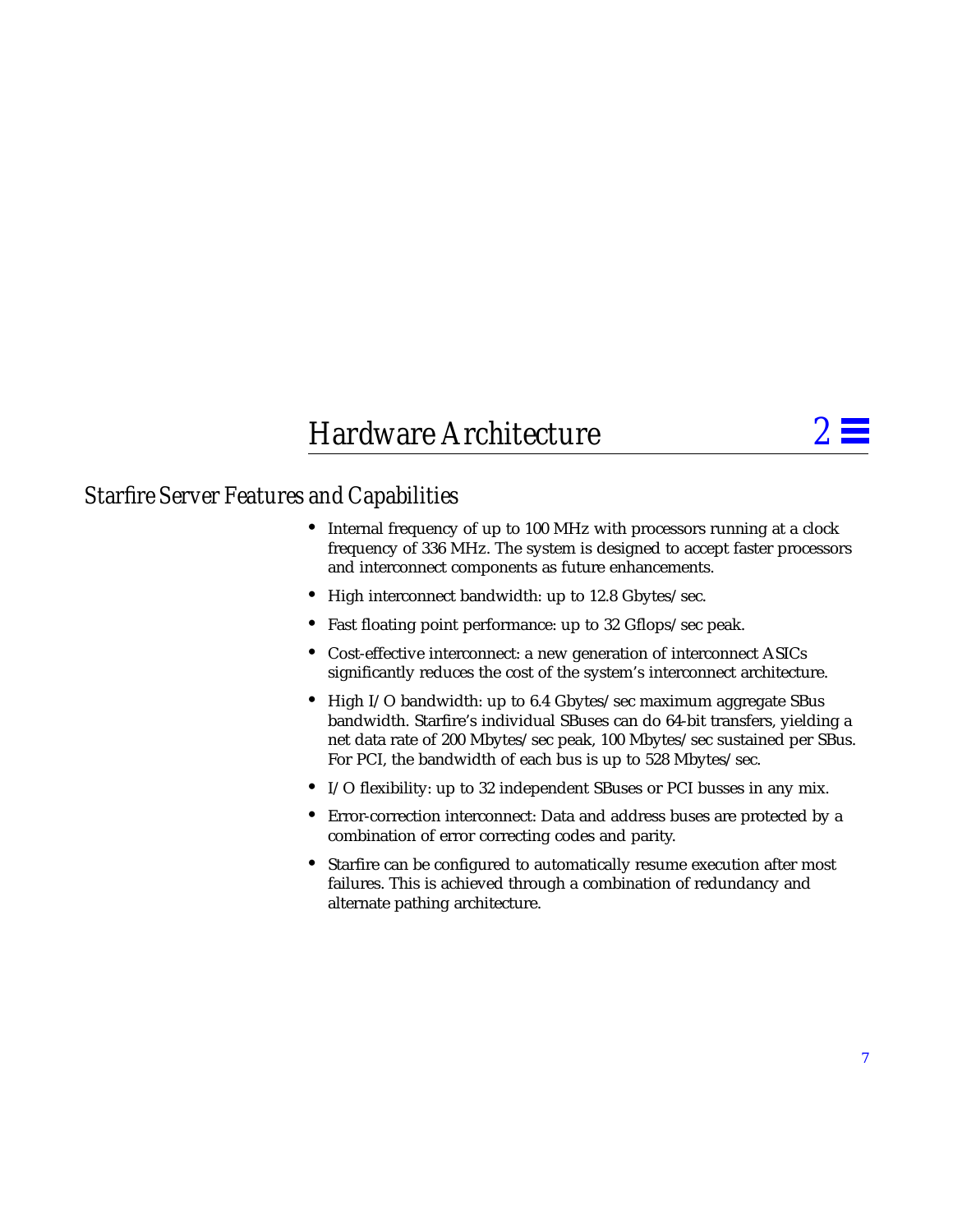- **•** Dynamic System Domains (mainframe-like partitions): groups of system boards can be arranged in multi-processor Dynamic System Domains that can run independent copies of Solaris concurrently. Each domain is completely isolated from hardware or software errors that might occur in another domain.
- **•** Dynamic reconfiguration: system components can be logically disabled or enabled during troubleshooting or prior to hot-swap operations.
- **•** Hot-swapping: power supplies and most board-level system components —*including the processor boards*—can be exchanged while *hot*; that is, while the system is online.
- **•** Scalable configurations: Memory and I/O slots can be added to Starfire without displacing processors.
- **•** Service/maintenance process flexibility: the System Service Processor connects to Starfire via conventional Ethernet, permitting system administration from a remote location.

#### *Independently Configured System Boards*

The Starfire server houses a group of system boards interconnected by a centerplane. A single cabinet holds up to 16 of these system boards, each of which can be independently configured with processors, memory and I/O channels, as follows:

Up to four 336 MHz UltraSPARC microprocessor modules with supporting two level/4 Mbyte cache per module (64 per Starfire system).

Four memory banks with a capacity of up to 4 Gbytes per system board (64 Gbytes per Starfire server).

Two SBuses per board, each with slots for up to two adapters for networking and I/O (32 SBuses or 64 slots per system). Or two PCI busses per board - each accommodating one adapter. Starfire can have a mix of SBus and PCI adapters.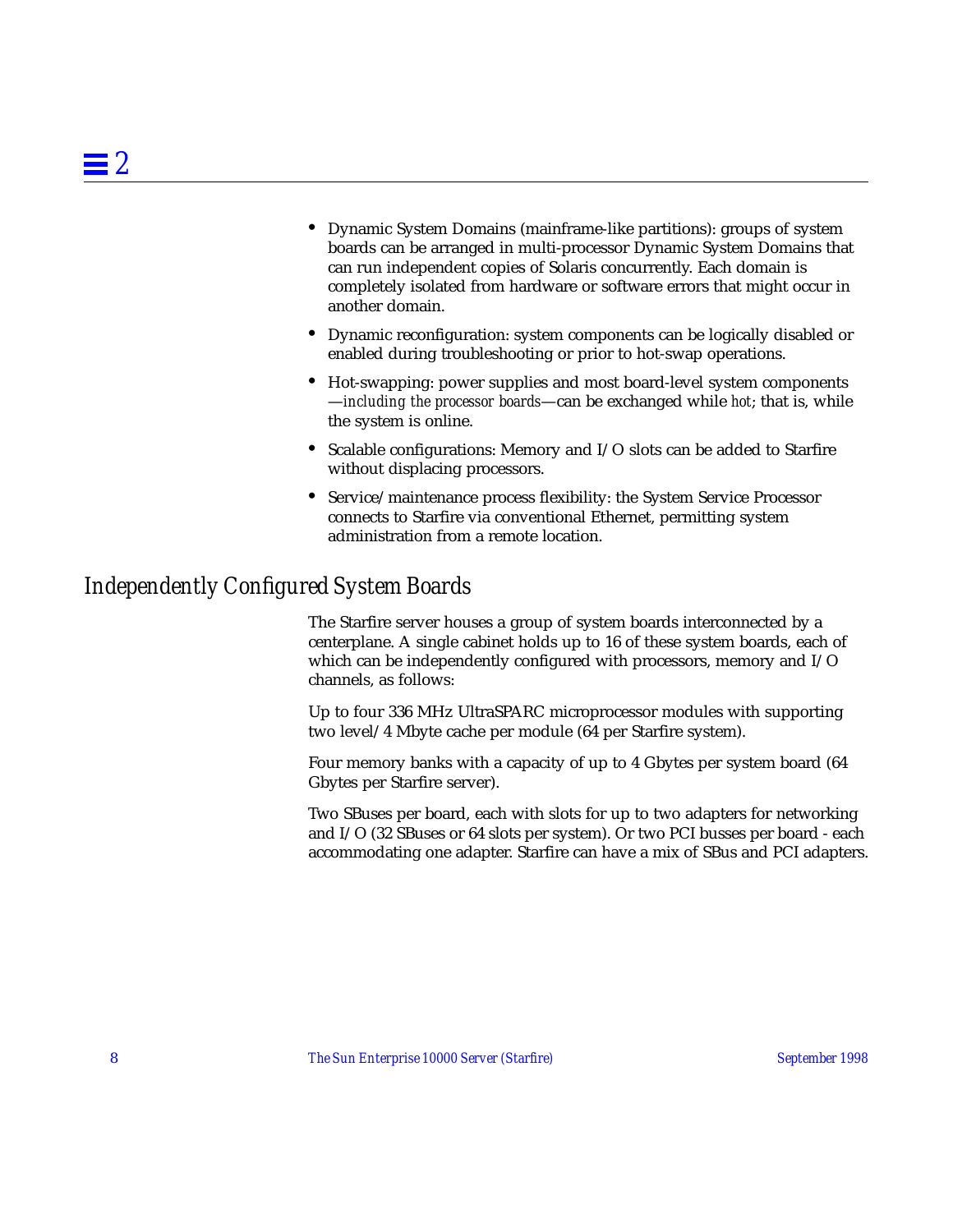

*Figure 2-1* System Board

The Starfire server has a control board that contains the system-level logic central to all system boards. This includes the system clock generator, temperature and airflow monitoring, and an interface for the System Service Processor, which handles diagnostics, boot, shutdown and environmental monitoring. An optional, redundant control board is available should higher levels of system availability be required.

#### *UltraSPARC™ Port Architecture and the Gigaplane-XB™ Interconnect*

System architecture plays a dominant role in determining the performance, cost/performance, and scalability of today's high-end servers. Recognizing this, Sun Microsystems has incorporated an entirely new crossbar into the Starfire server: the Gigaplane-XB interconnect. This new feature, in combination with the UltraSPARC processors, enables the Starfire to provide the highest overall performance available in its class.

Physically, the Gigaplane-XB Interconnect is the centerplane of the server package. It is a circuit board with two symmetrical sides, each mounting up to eight system boards, a centerplane support board, and a control board.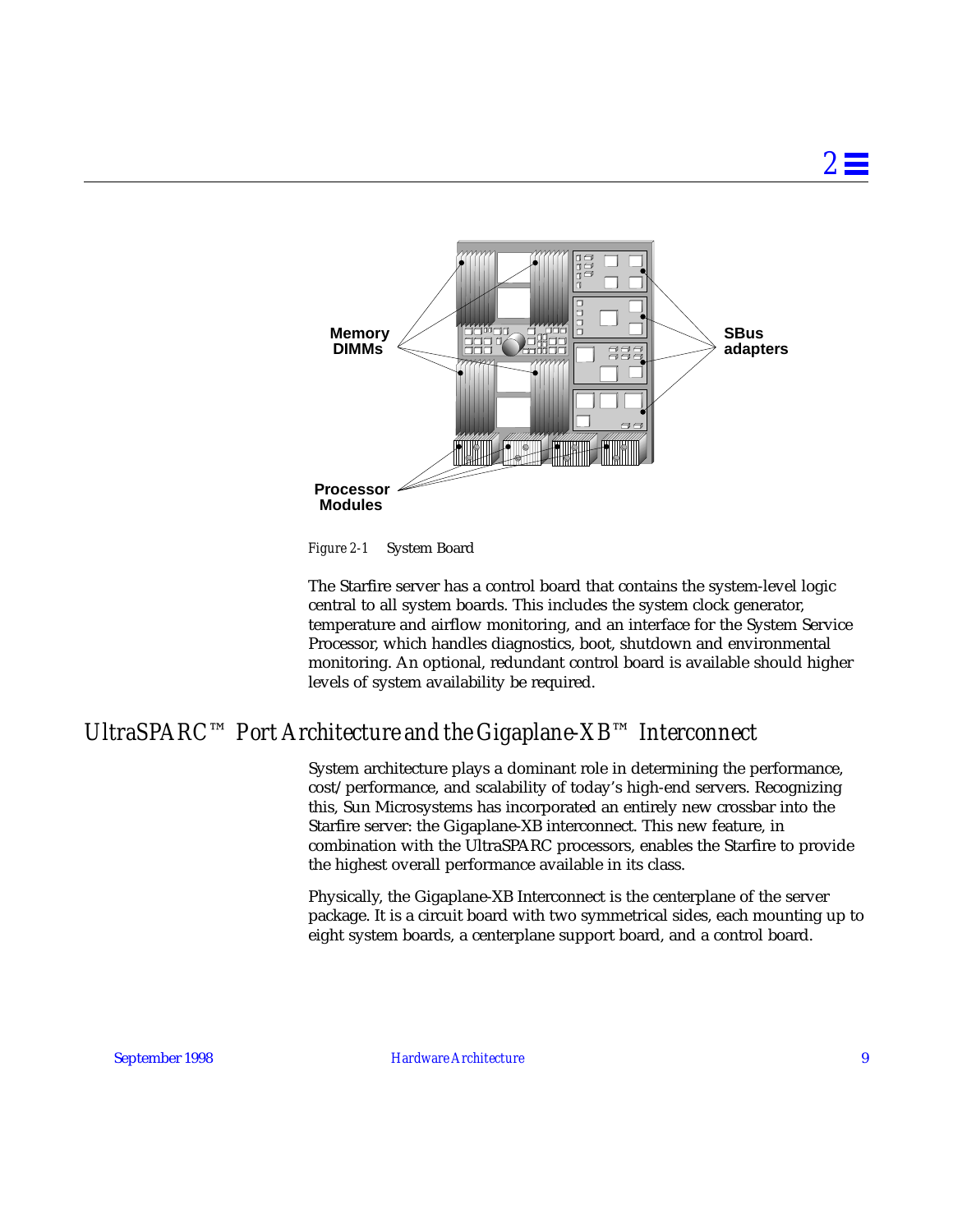The Starfire server interconnect design capitalizes on inherent UltraSPARC Port Architecture advantages. UPA is Sun Microsystems' standard I/O definition for UltraSPARC processors. The Gigaplane-XB interconnect uses a packet switched scheme with separate address and data paths. The segregation of address and data lines allows specific interconnect characteristics for each of the two entities. Data normally needs to be moved from point to point, (commonly from one system board to another), while addresses often must be distributed simultaneously throughout the system. Therefore the Gigaplane-XB interconnect handles data transactions with a fast crossbar interconnect, and address distribution with a broadcast router.

The Starfire server's UPA-mandated datapath width of 16 bytes halves the number of cycles needed to transmit a standard 64-bit data packet (when compared to previous architectures). The net outcome of this and all the innovations on the server centerplane is the highest interconnect bandwidth among open system servers.



*Figure 2-2* System Boards with the Gigaplane-XB Interconnect

10 *The Sun Enterprise 10000 Server (Starfire) September 1998*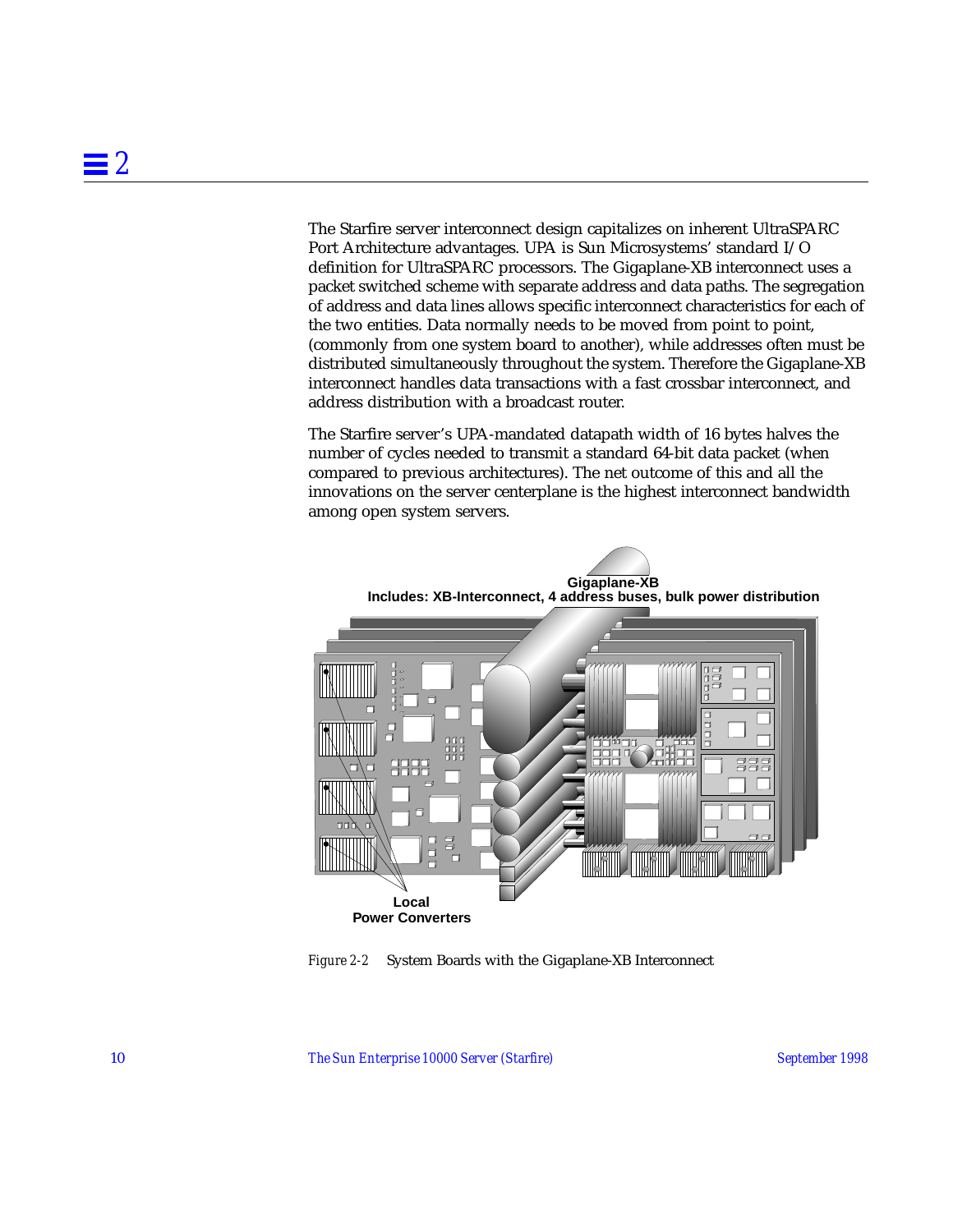#### *Data and Address Routing*

Data routing in the system is conducted at two levels: global and local.

The Global Data Router (GDR) is a 16 byte wide, 16 x 16 crossbar that steers data packets between the 16 system boards. From a hardware point of view, the GDR consists of 12 multiplexer ASICs situated on the centerplane board. Each ASIC is devoted to a 12-bit wide data slice. As a whole, the data is organized in 64-byte packets. The system requires four clock cycles to transmit each packet.

Data routing is carried out with a two-stage topology based on the Starfire's physical board partitioning. Local "many-to-one" routers on the system boards gather on-board requests and direct them to one port (per board). The global data crossbar connects the 16 system boards' ports together. With the 16 x 16 crossbar, any port can be connected to any other through the centerplane.

Starfire's address routing is implemented over a separate set of four global address buses, one for each of the four memory banks that can be configured on a system board. The buses are 48 bits wide including error correcting code bits. Each bus is independent, meaning that there can be four distinct address transfers simultaneously. An address transfer takes 2 clock cycles, equivalent to a snoop rate of 167 million addresses per second.

### *Scalable Symmetric Multiprocessing*

Widespread use of more powerful workstations and networked personal computers is creating an increased burden on servers. An effective solution is symmetric multiprocessing that commits additional system resources as needed.

Starfire's system interconnect and cache coherency mechanism provide both the overall system performance and the throughput necessary to support a large number of processors, and to achieve near-linear scalability.

The Solaris™ operating system, too, scales proportionately with the other Starfire resources.

The combination of scalability, SMP, and SPARC/Solaris compatibility provides system performance, a large number of proven applications, and simplified capacity planning for new client/server applications or rehosted applications.

September 1998 *Hardware Architecture* 11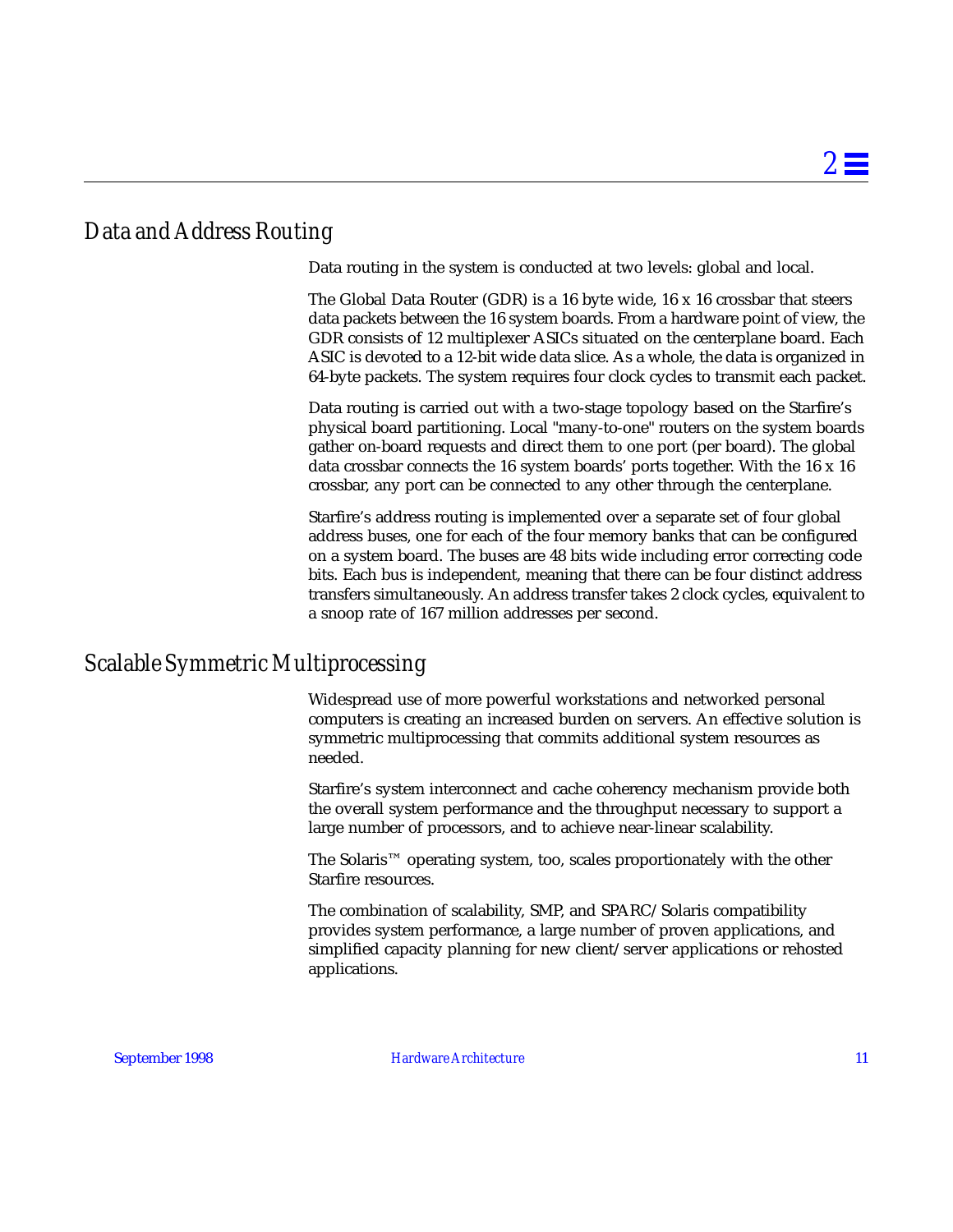#### *Mainframe-Style Partitioning via Dynamic System Domains*

A Starfire can be subdivided into multiple computers, known as Dynamic System Domains, each consisting of one or more system boards. Each of these domains is a separate shared-memory SMP system that runs its own local copy of the Solaris operating system. And they do not have to be the same revisions of Solaris. The domains share the Gigaplane-XB interconnect but are isolated from each other. There can be up to eight domains.

The use of a single server with multiple domains is far more efficient than using many smaller, discrete servers. The multi-domain server is easier to manage and more flexible thanks to its integrated software hierarchy and its single-console operation. It also offers improved reliability, availability, and serviceability. And significantly, the multi-domain solution reduces the total cost of ownership: just one "infrastructure" (particularly the centerplane) supports many domains, equivalent to many discrete servers.



*Figure 2-3* Dynamic System Domains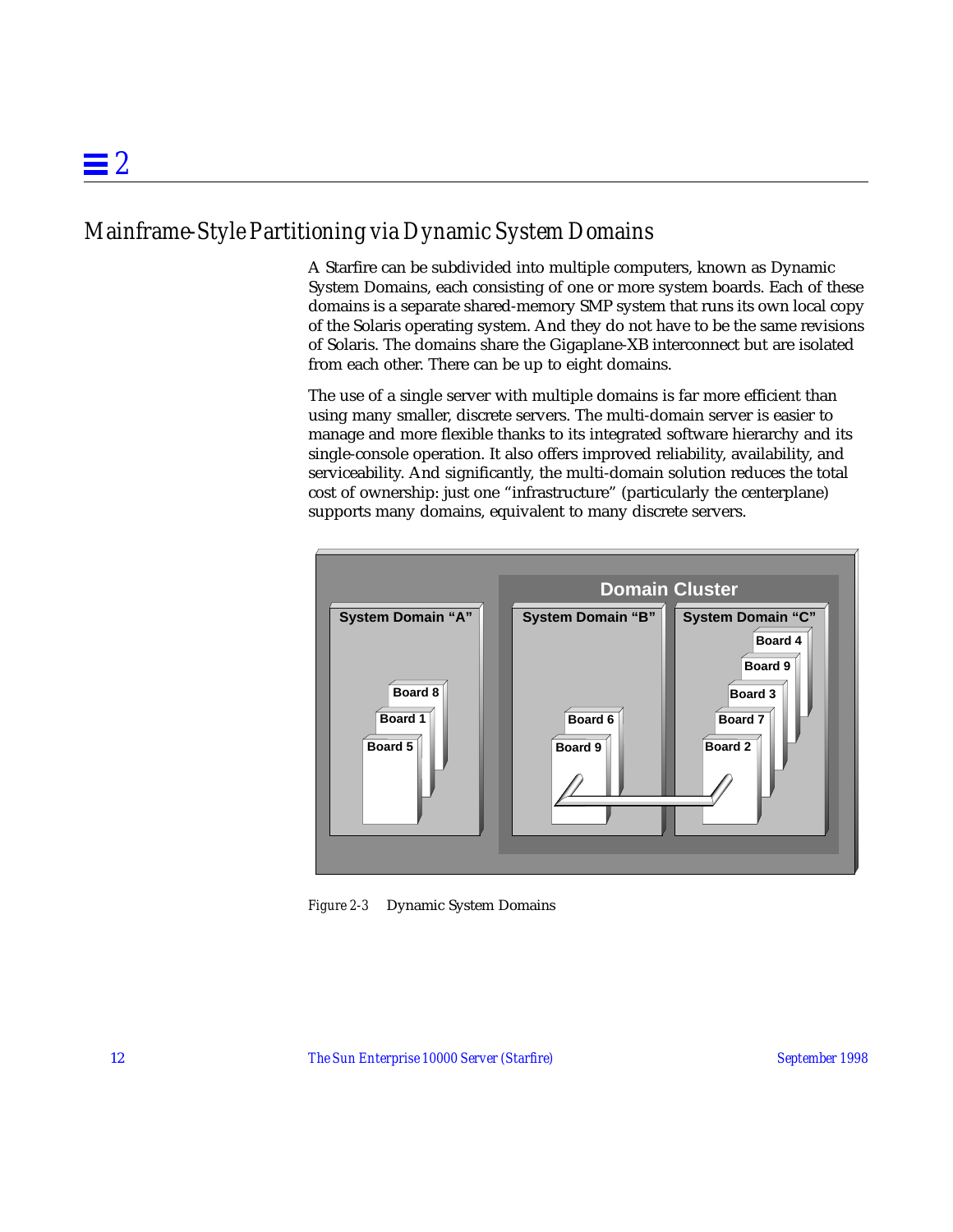The Dynamic System Domain architecture supports a wealth of applications:

- **•** Server consolidation: A single Starfire server can carry out the duties of several smaller servers. It preserves the independence and isolation of the discrete servers but is easier to administer and offers the flexibility to freely shift resources from one "server" to another. This is a benefit as applications grow, or when demand reaches peak levels requiring rapid deployment of additional computing resources.
- **•** Simultaneous development, production, and test: These three functions can safely coexist within a single Starfire thereby eliminating the need for separate hardware for development and test purposes; instead, they are parcelled out to separate domains. The innate isolation of the domains enables development and test work to continue, while assuring that those efforts do not impact production.
- **•** Software migration: Dynamic System Domains may be used as a means of migrating systems or applications software to updated versions. This applies to the Solaris operating system, database applications, new administrative environments, or any type of application.
- **•** Special I/O or network functions: A domain may be established to deal with specific I/O devices or functions. For example, a high-end tape device could be attached to a dedicated domain, which is alternately merged into other domains which need to make use of the device for backup or other purposes.
- **•** Departmental Systems: One partitioned Starfire server may be shared by multiple projects or departments, simplifying cost justification and cost accounting requirements.
- **•** Configuring for resource requirements: Dynamic System Domains can be sized to match the needs of diverse applications. For example, projects with resource requirements that might overflow onto other applications can be isolated to their own domain. Conversely, for applications that can't take advantage of all resources (i.e., those lacking scalability), multiple copies of the application can be run in separate domains.
- **•** Data Warehousing: The normal configuration is to have a large data warehousing server, then a second tier of "data marts" on smaller servers, and finally the desktop tier. Using Dynamic System Domains, one Starfire with appropriately-allocated domains can be used as both the warehousing server *and* in place of all the discrete servers on the second tier. This adds flexibility in the administration of the data hierarchy.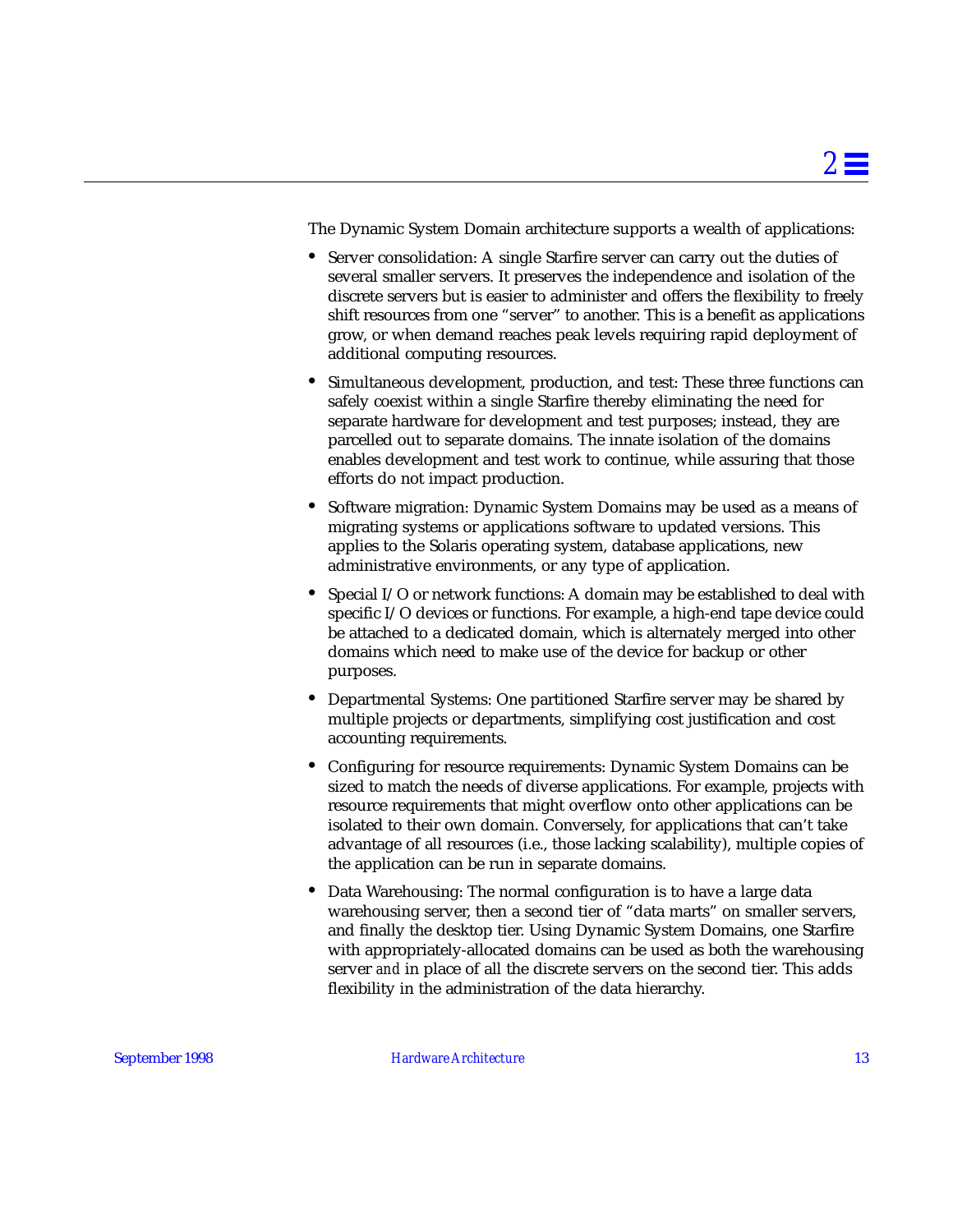#### *UltraSPARC Processors/Processor Modules*

Starfire can include up to 64 processors situated in groups of up to four per system board. The UltraSPARC processor itself is a superscalar microprocessor chip that can execute four instructions per clock cycle. Within the chip, Fetch and Prefetch units ensure that data for the chip's Floating Point and Integer units is always available without delay. A Data Cache holds results from floating point and integer calculations. Other on-chip elements include a Memory Management unit, a Load/Store unit, a Memory Interface unit, and a local Instruction Cache to store instructions prior to execution.

The processor mounts on a small daughter board, the UltraSPARC Module, which also houses the 4-MB Second-Level Cache and the UltraSPARC Data Buffer (UDB) circuitry. The Second Level Cache handles cache misses from the processor's on-chip cache memories. In total, the architectural elements on the processor chip and the module support Starfire's ability to execute two floating point instructions, add or subtract, and two integer instructions during a single clock cycle.

Because processor technology continues to advance more rapidly than other system technologies, Starfire is designed to be easily upgraded in the field by adding or replacing discrete processor modules.

### *Power Supply Redundancy and Hot Swap*

Because power fluctuations are among the most common causes of unscheduled service interruptions, the Starfire server is designed for resiliency against such fluctuations. The system is configured to interface to standard uninterruptable power systems (UPS) that protect against line voltage variations and dropouts. Secondly, a non-maskable powerfail interrupt is issued when internal voltages exceed pre-defined limits. As a final measure, Starfire's own internal power supplies resist power variations.

Starfires are outfitted with multiple modular bulk power supplies that convert the incoming 220-volt AC line voltage to +48 volts DC. The aggregate capacity of these bulk supplies offers plenty of headroom over and above the maximum power demands from the system; for example, a maximum (64 processor) Starfire is equipped with eight supplies but can run on six. If a supply fails, then the remaining supplies pick up the load without affecting system operation. This redundancy is common to all Starfire configurations. The modular power supplies can be hot-swapped while the system is running.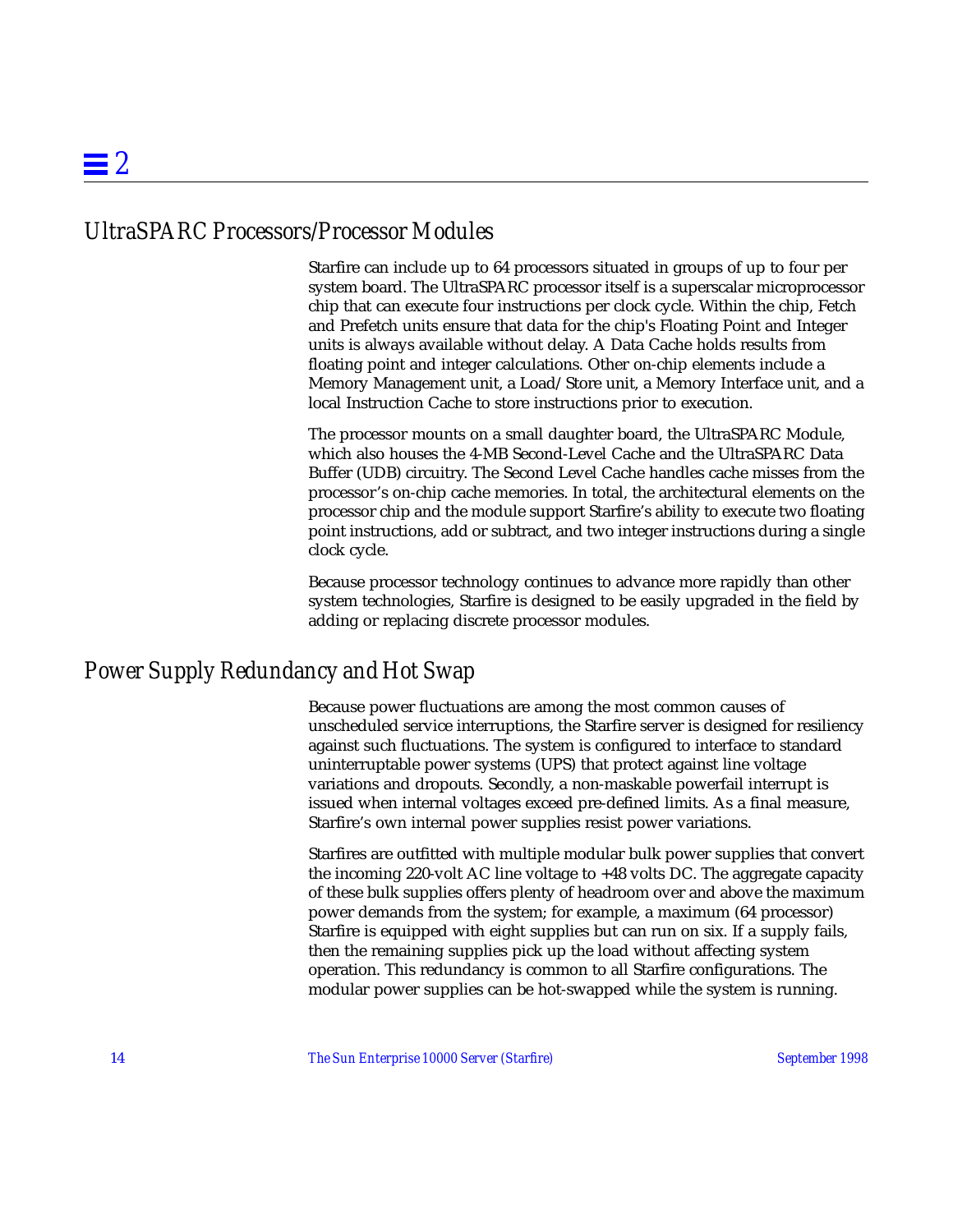Each side of the centerplane has its own 48V distribution bus, and each system board develops its own low-voltage supplies locally with on-board regulators. Should a regulator fail, the system adapts automatically by reconfiguring itself to exclude the offending board.

The system's AC wiring provides further safeguards against outright failure. The maximum Starfire server uses four line cords, each fed by a separate 220V single-phase 50/60 Hz AC circuit, to deliver the required input power to the bulk DC supplies. Should one cord fail, system operation is not affected. A fifth discrete line cord serves the system's I/O space. This level of redundancy ensures against a system-wide power loss and also reduces the current through any one circuit.

#### *Memory System*

Large-scale systems must provide sufficient memory capacity to sustain high performance from the processors and I/O channels. Additionally, memory must be quickly accessible in order to avoid interfering with other subsystem activities. Finally, the large concentration of data in today's data center systems and production environments necessitates a highly reliable design.

Starfire is designed to meet all of these requirements. By using 16 Mbit DRAM chips, a fully-configured system offers up to 64 Gbytes of system memory. The Solaris operating system provides scalability consistent with this memory capacity. Efficient memory interleaving provides the necessary access speeds. The entire memory data path is protected by error correcting code (ECC) mechanisms, and SIMM organization is specifically designed such that each DRAM chip contributes only one bit to a byte of data. Thus the failure of a DRAM chip causes only correctable single-bit errors.

Main memory is configured in multiple logical units. All units—memory, processors, and I/O buses, are equidistant in the architecture and all memory modules comprise a single global shared memory. Each memory unit consists of four banks of physical memory connected to the memory data buffer and the local data router to the crossbar switch (the global data router). Memory addresses are assigned through software at boot time.

A memory module can do a cache-line read or a write every four system clocks (48 ns), a bandwidth of 1.3 Gbytes/sec. This matches both the Global Data Router port bandwidth, and that of the processor's UPA port.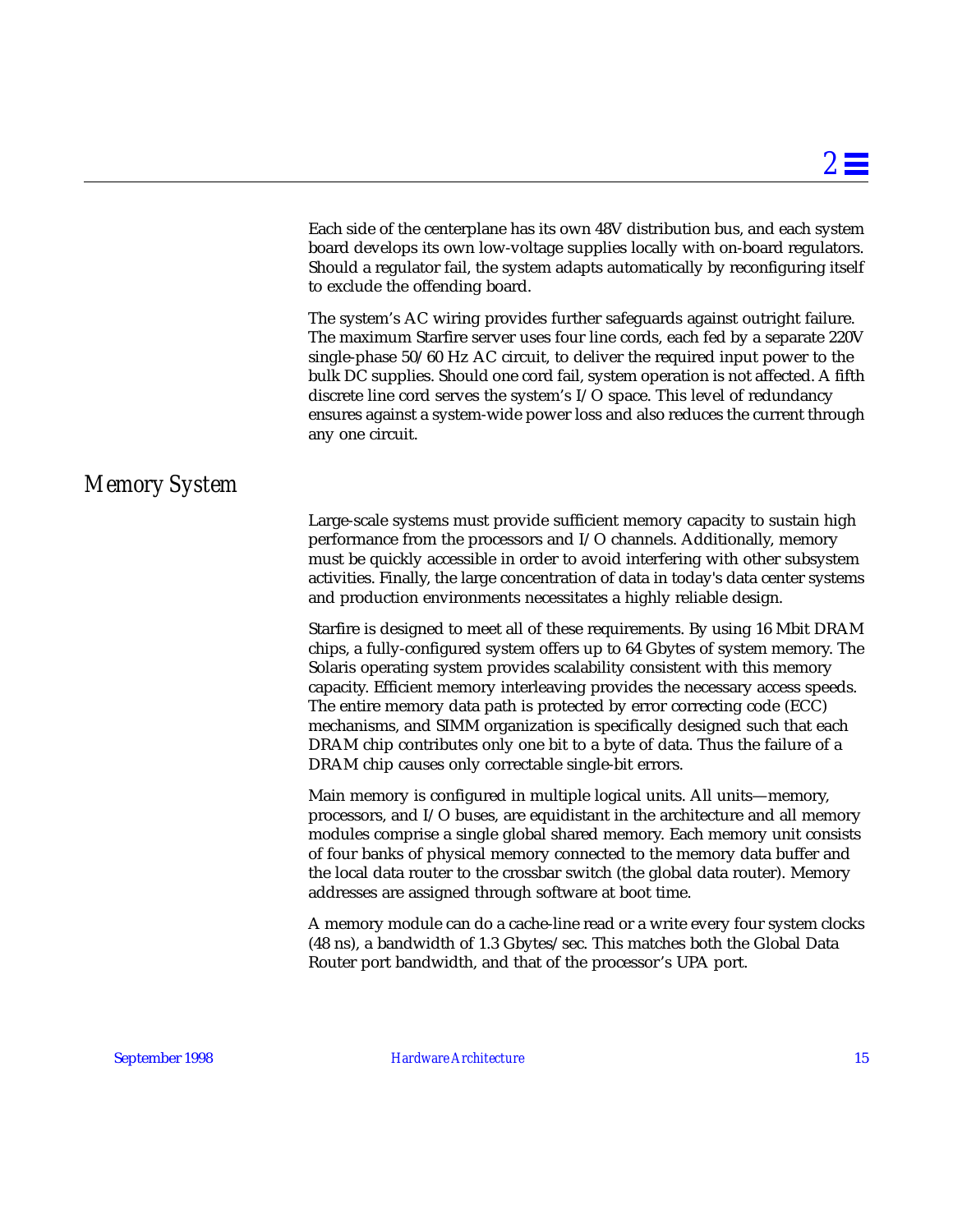#### *Input/Output Modules and SBus*

The Starfire I/O subsystem employs the standard SBus (IEEE 1496-1993) which has been the mainstay of Sun Microsystems' architecture for years and is supported by several system manufacturers and many peripherals vendors. SBus provides high throughput and minimum latency using optimized block transfer modes, a non-blocking I/O cache, and a low-contention design. It provides a 64-bit data path and I/O drivers are adapted to support the Starfire dynamic reconfiguration capability.

The Starfire I/O module is a mezzanine card that plugs into the system board and connects the UPA to a pair of SBuses. Each of these SBuses can in turn be populated with one or two single-width SBus adapters, or one double-width adapter.



*Figure 2-4* I/O Module

This allows Starfire to offer incremental expandable I/O by configuring up to 64 SBus slots on 32 independent buses. Access latency for every SBus is the same. The SBus operates at 25 MHz and can deliver 100 Mbytes/sec sustained throughput with capable peripherals. This is as much bandwidth as some alternate systems provide for multiprocessor CPU-to-memory traffic. The system's overall I/O capacity approaches system memory bandwidth, rather than just peripheral bus bandwidth as in most other comparable systems.

All SBuses are connected through buffers to their respective local data routers and ultimately to the Global Data Router. The heart of the I/O module is the SYSIO ASIC, which oversees transactions between the Starfire data routers and the SBus adapters.

16 *The Sun Enterprise 10000 Server (Starfire) September 1998*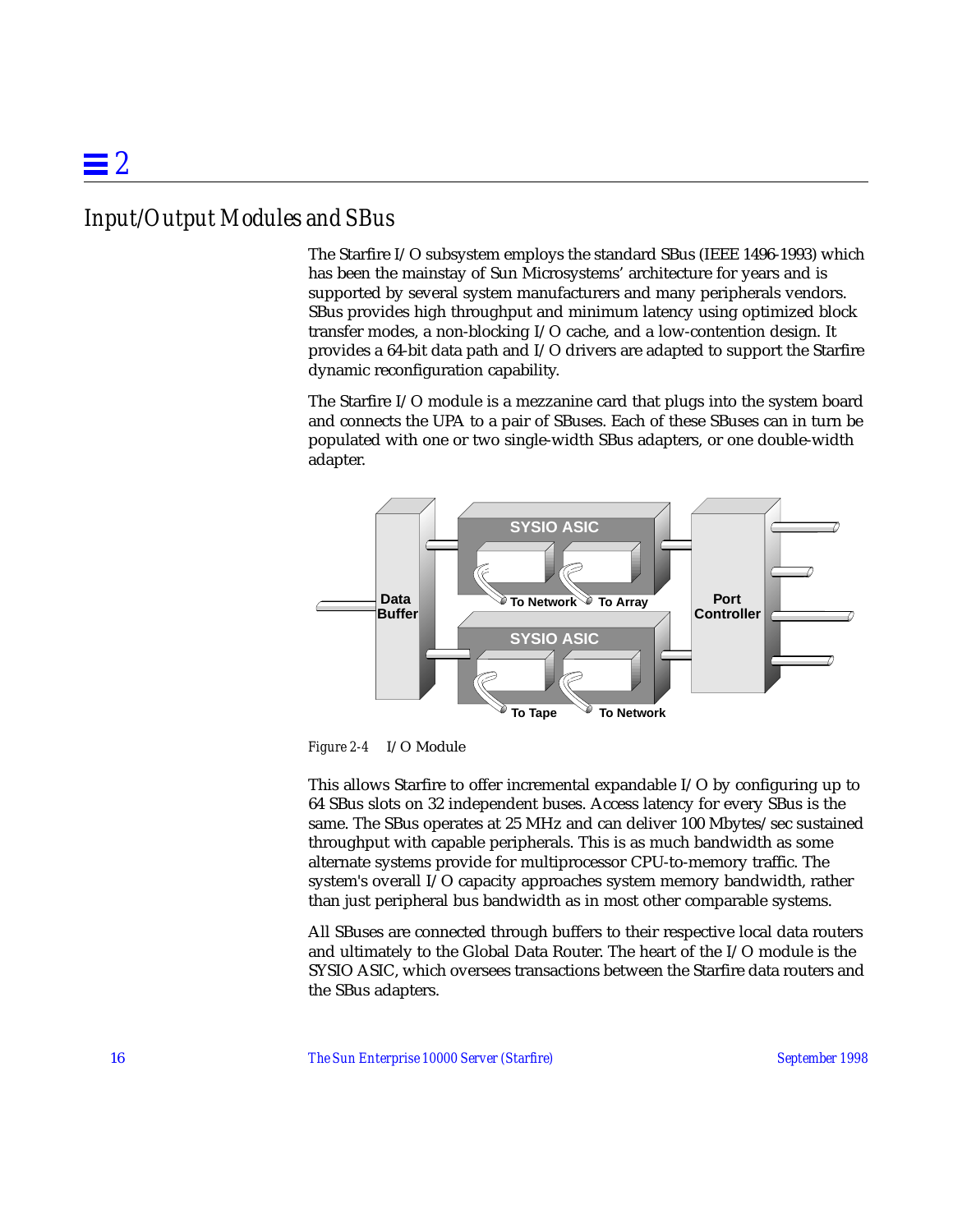By using virtual (rather than physical) addresses in its I/O scheme, the operating system gains a 64 Mbyte space for efficient management of I/O operations. Each SBus interface includes its own Memory Management Unit to translate between virtual and physical addresses.

The SBus provides three transfer modes: programmed I/O, consistent mode direct virtual memory access (DVMA), and stream mode DVMA. While programmed I/O requires direct CPU intervention, DVMA permits large amounts of data to be transferred between the SBus and memory without using the processor.

#### *Network and Peripheral Connectivity With SBus*

The following adapters and peripherals are supported by Starfire:

- **•** SCSI adapter: A single-width SBus card with one fast-wide differential 16 bit SCSI-2 bus. This SCSI bus is used on Starfire for connections to discrete disks or tape devices. The raw data transfer rate on the bus is 20 Mbytes/sec.
- **•** UltraSCSI: For connection to Sun's hardware RAID subsystem, the StorEdge A3500 disk array.
- **•** Fiber Channel Arbitrated Loop (fc-al): for connection to the StorEdge A5000 disk array. The data transfer rate is 100 Mbytes/sec.
- **•** Quad fast Ethernet adapter: This SBus adapter has four 10/100base-T ports. In conjunction with higher level protocols, it supports industry-standard twisted pair networking between Starfire, workstations, and other systems. Raw data rate is 10 or 100 Mbits/sec with auto data rate negotiation.
- **•** Gigabit Ethernet adapter: to allow Starfire to participate in 1000 Mbits/sec backbone networks.
- **•** FDDI: A networking medium used as an alternate to 100 Mbits/sec Ethernet. Raw data transfer rate is also 100 Mbits/sec but over fiber cabling. There are two FDDI options available with the E10000: single attach (SAS) and dual attach (DAS).
- **•** ATM: This adapter allows the Starfire to interface to Asynchronous Transfer Mode local or wide area networks over fiber cable. Supported network speeds are 155 and 622 Mbits/sec.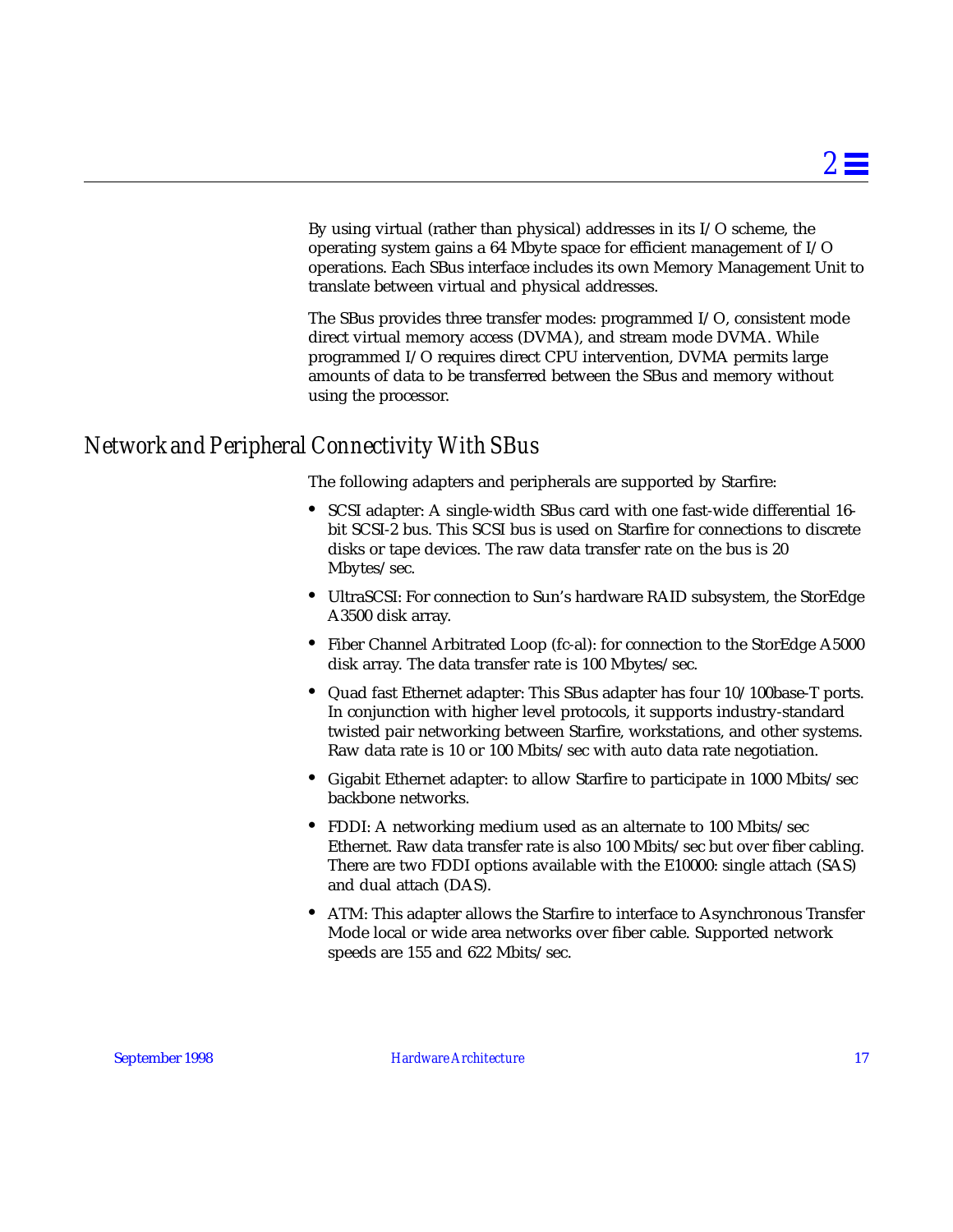- **•** Token Ring: This adapter provides 32-bit data transfers at 4 or 16 Mbits/sec. For connection to mainframe environments.
- **•** SunLink ISDN: For connection to digital telephone networks.
- **•** High Speed Serial Interface: For WAN connections up to T1 speeds.



*Figure 2-5* Networking

A wide range of peripheral options is available for Starfire. These currently include:

- **•** Discrete disks (3.5" devices with 4.2, 9.1 or 18 Gbyte capacities). Drives are installed in hot-swap trays for easy replacement in the event of failure. Trays are outfitted with redundant power and cooling.
- **•** The StorEdge A3500 array, a high availability disk subsystem with hardware RAID. Storage up to 1 Tbyte per cabinet using 18 Gbyte disks.
- **•** StorEdge A5000 fc-al disk array. Storage capacity is 500 Gbytes per cabinet.
- **•** StorEdge A7000 Intelligent Storage Server. Allows datasharing with mainframes and storage capacities up to 2 TBytes.
- **•** Tape devices, including Exabyte 8mm and digital linear tape (DLT) with autoloaders and libraries.

In addition to these currently available storage options, Starfire will support all future, high-performance Sun peripheral solutions.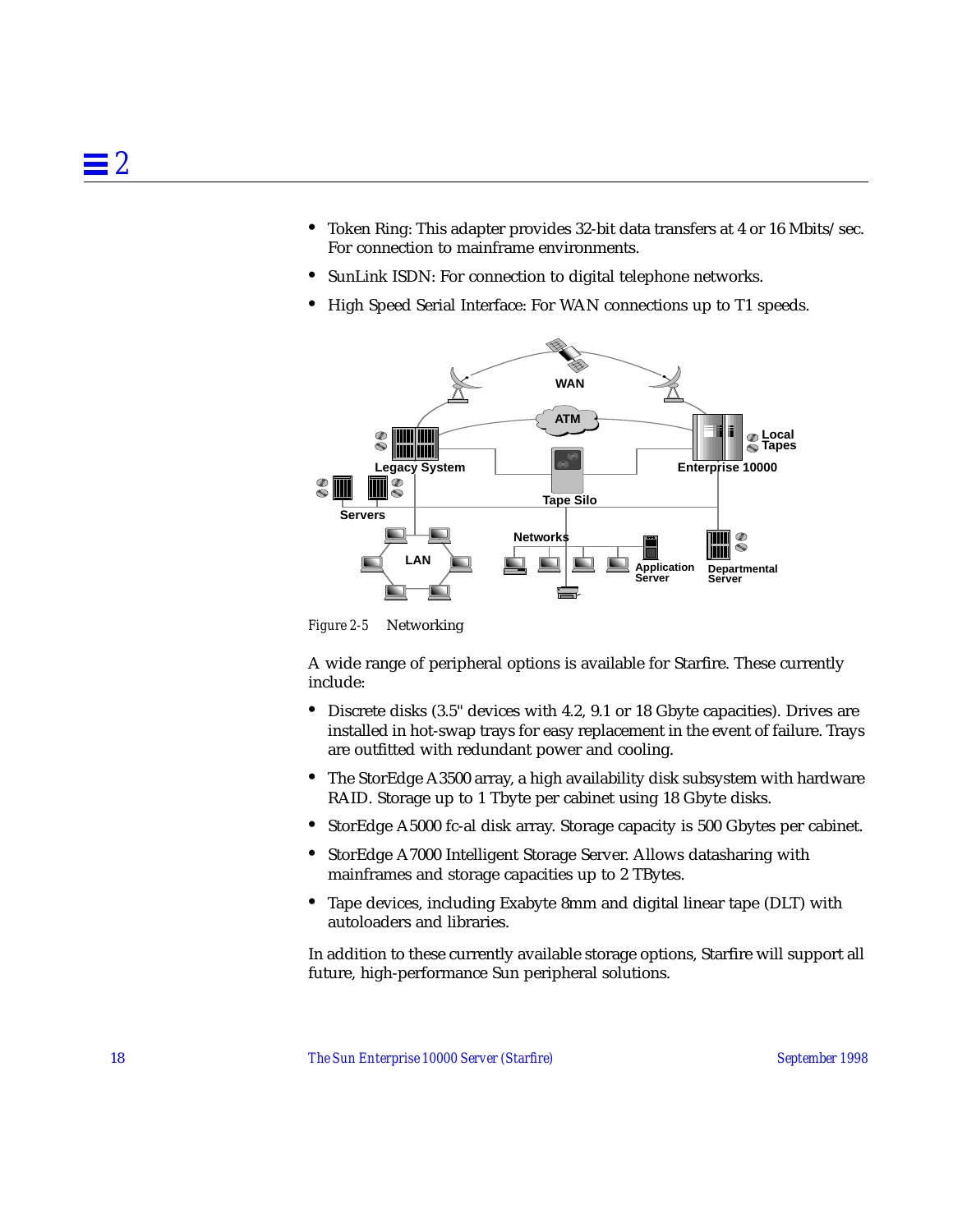The software complement to all these storage options is Sun StorEdge Volume Manager, a tool that improves disk manageability, reliability, and performance. It supports disk striping (using multiple disk adapters to achieve higher I/O rates), disk mirroring (duplicating data on multiple disks and disk adapters to protect against disk or adapter failures), RAID-5 (for economical disk redundancy), and concatenation of files across logical disks to support large file systems.

#### *PCI I/O on Starfire*

PCI is an open I/O standard to which Sun products are moving. The main advantage of using PCI, in a server application, is PCI's higher speed compared to SBus. PCI adapters are available with 32 or 64 bit data paths and run at a clock frequency or 33 MHz or 66 MHz.

System Boards for Starfire are available with a PCI module in place of the standard SBus module. This PCI module has two 66 MHz busses and each can accommodate one PCI adapter.

Because it is only possible to package two PCI adapters per system board (in contrast to four SBus adapters), PCI is not cost effective where there is not a performance requirement. Therefore Starfire will remain basically as an SBusbased system with PCI available for selected uses. For instance, customers will prefer to use SBus for the interfaces detailed in the previous section (e.g. SCSI, Ethernet, fiber channel, FDDI, ATM, etc.). PCI can be used for fast data transfer situations such Gigabit Ethernet - also available as an SBus adapter. PCI, as a future capability, will be used for HIPPI (a high speed interface used by technical computing applications) and Sun Cluster interconnect.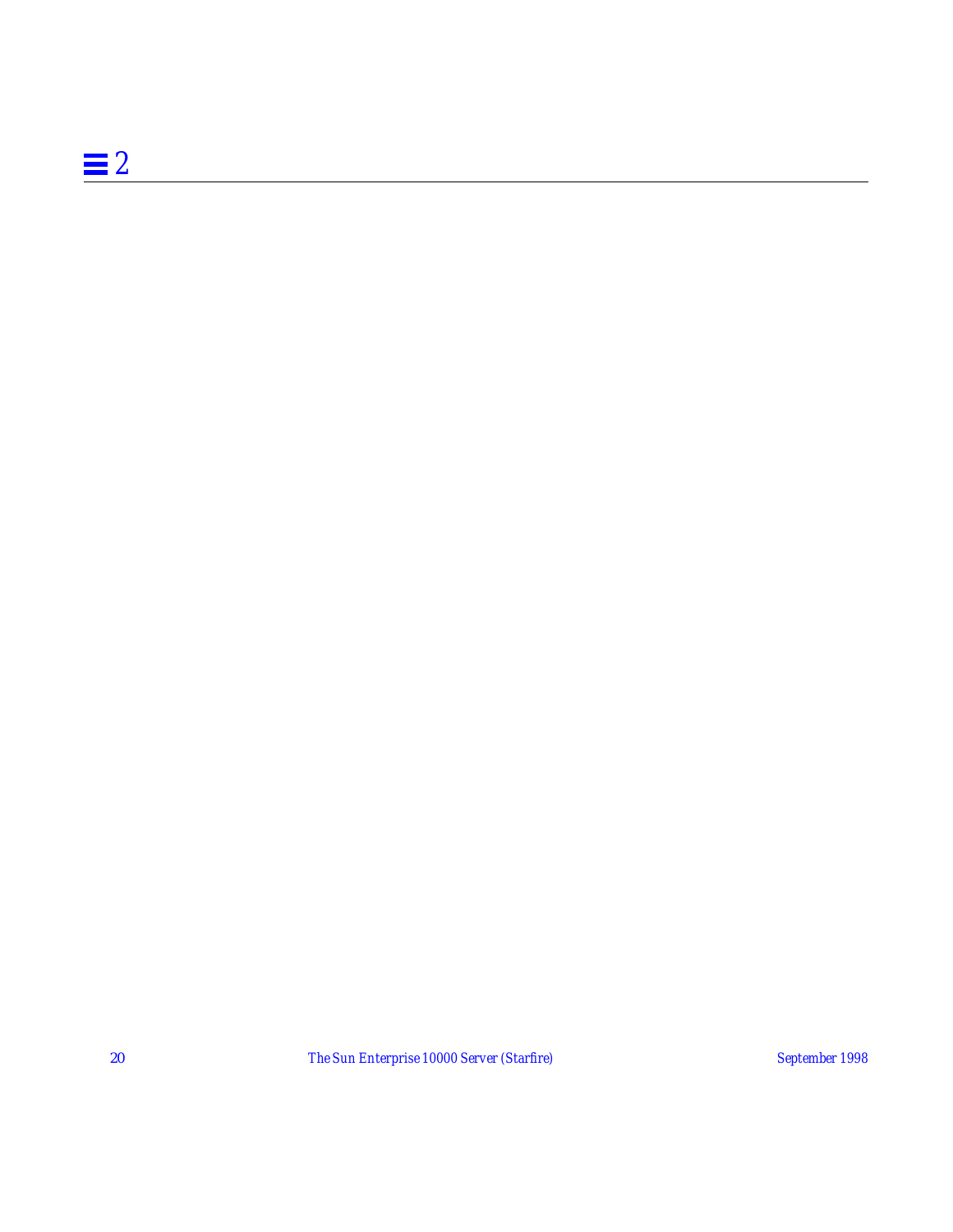## *Enterprise 10000 RAS Architecture 3*

#### *System Service Processor (SSP)*

The console functions for the Starfire server are carried out by the System Service Processor. The SSP is a Solaris workstation especially configured to support Starfire. It runs a suite of diagnostic and management programs, including POST and Hostview. These and other SSP-controlled programs are designed to minimize the need for active management by an operator while aiding that operator in supervising the system.

The SSP sequences the boot process, assists in configuration decisions at bootup, monitors environmental conditions, helps Starfire recover from interrupts, and optionally sends information to Sun Enterprise Services regarding interrupts. In addition, the SSP is the management station for dynamic reconfiguration activities (including hot swap) and Dynamic System Domains.

The SSP is the access port for administrators and service providers and provides intelligence separate from the host Starfire server. The SSP is connected via an Ethernet network. Using the Network Console feature, virtually any workstation in the network can open a host console session. This provides several important capabilities, including remote administration of Starfire and remote power control. Starfire and the SSP use Network Time Protocol (NTP) to maintain time synchronization.

For redundancy, Starfire can be provided with a second SSP that acts as a hot spare.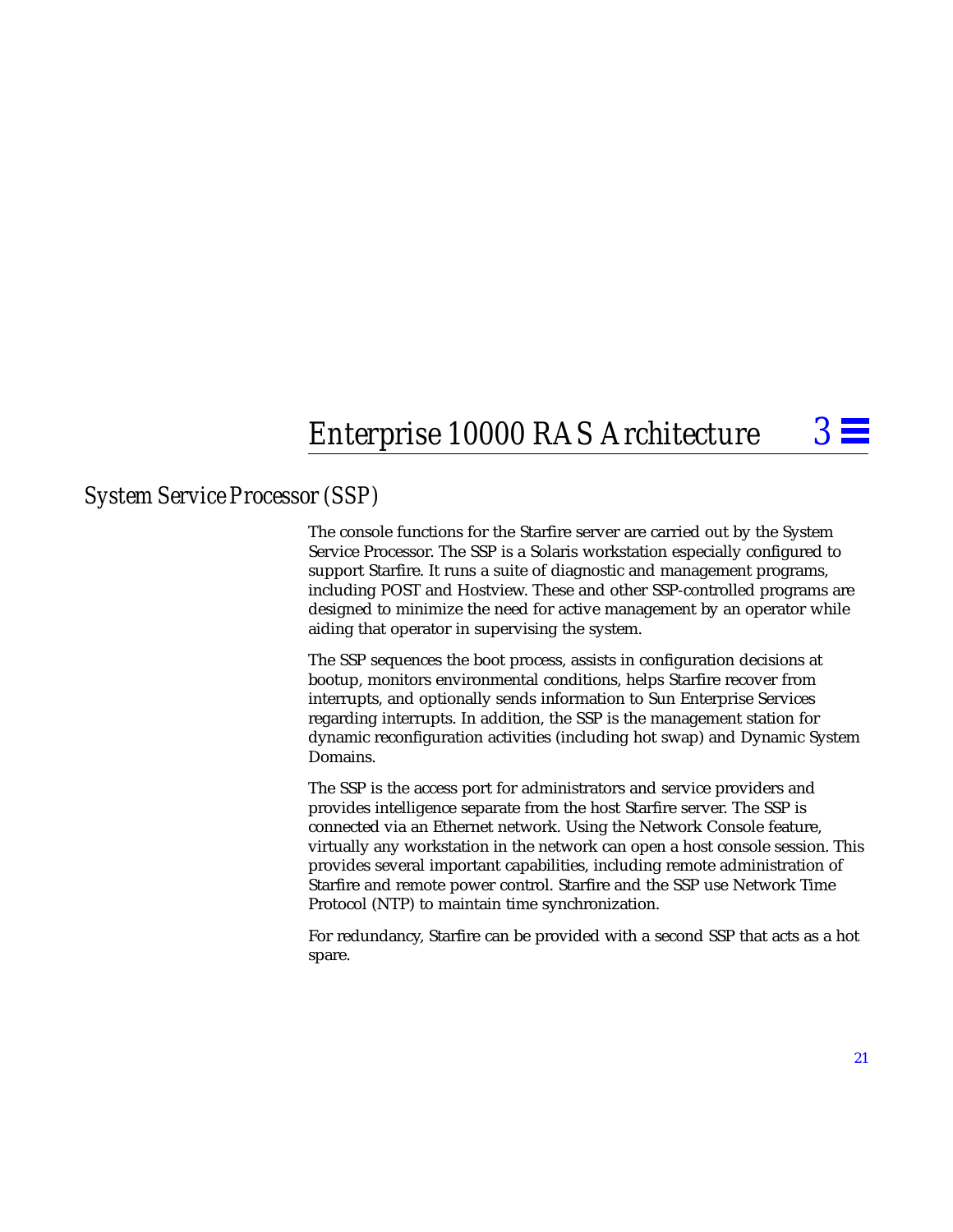#### *Power On Self Test (POST)*

POST is the principal bring-up diagnostic program for Starfire It verifies that all components (memory, processors, I/O adapters, etc.) are functional before allowing them to be logically configured into the server. Using POST ensures that the system can be brought up with confidence, even if there are hardware problems, and that those problems will not impact the availability of the system because they are configured out of the system.

POST begins by testing each component individually, and then tests the system as components are configured in. Based on the results of its testing and parameters entered by the systems administrator, POST creates a list of viable configurations and selects which of these configurations is to be booted.

The amount of testing done by POST is controlled by the "level" of testing requested. At higher levels, more tests are run, and POST thoroughly tests additional components—even those with little chance of failure. Levels range from "1" (basic initialization and minimal testing) to "17" (the minimum diagnostic level) to "128" (the maximum diagnostic level, including many components with little chance of failure).

#### *Hostview*

Hostview is the graphical interface program that monitors system components and functions and interfaces with service and operator functions. Hostview simplifies monitoring and control of Starfire by providing a series of easy-tofollow menus.

Hostview also provides for control of dynamic reconfiguration functions, including:

- **•** Create independent Dynamic System Domains
- **•** Dynamically detach system components for diagnosis or as a Dynamic System Domain
- **•** Hot swap/hot plug
- **•** Dynamically attach system components
- **•** Alternate pathing setup and control of disks or networks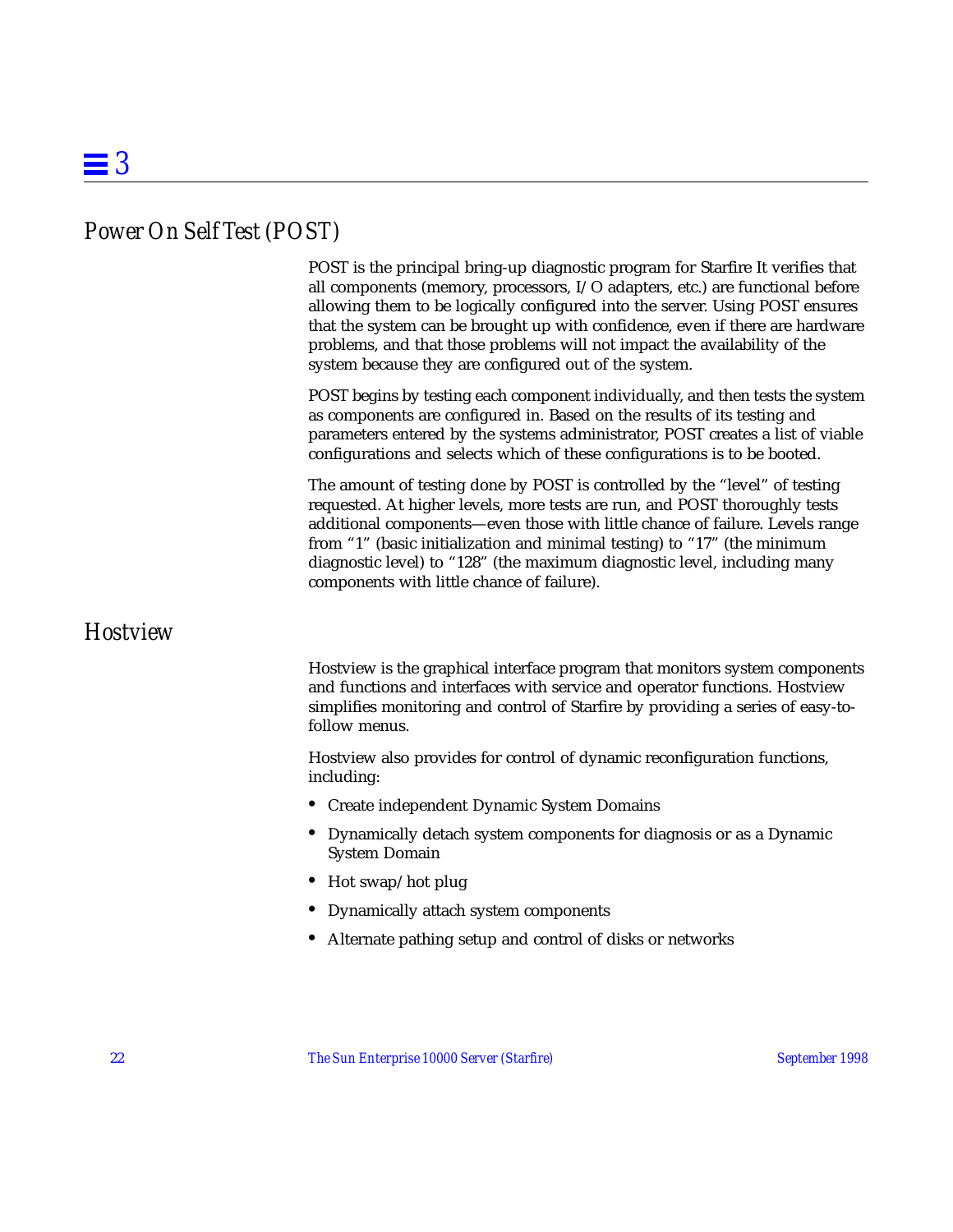Hostview is able to make reasonable decisions about environmental problems, making Starfire less susceptible to single-point failures. It enables the system administrator to monitor and respond to various system functions, such as:

- **•** Hardware faults, e.g., over-voltage
- **•** Environmental faults, e.g., excessive heating
- **•** Loss of *heartbeat* from Starfire

#### *Dynamic Reconfiguration and System Board Hot Swap*

Dynamic reconfiguration provides maximum flexibility for system configuration, upgrades, and quick recovery from failures. It also is essential to Starfire's hot-swap processes, during which it is used to logically deactivate affected components prior to removal. This capability is available to the system administrator during normal system operation, and to the system boot process for automatic logical removal of an unavailable or failed component. Moreover, dynamic reconfiguration can be driven remotely, via network connection to the System Service Processor. This is an important resource that helps service providers efficiently carry out maintenance, repairs, and updates.

At boot time, a comprehensive diagnostic software system determines which units in the server are available and functioning. This software is collectively known as the Power-On Self Test (POST), although it is also run when recovering from errors as well as during each reboot. POST runs in several phases under the control of the SSP.

The POST software system enables automatic system recovery after a panic interrupt (UNIX system crash). To permit continued operation, the system immediately reboots and reconfigures itself. POST detects and isolates the failed component and logically disables it in anticipation of later removal.

There are many possible combinations to use in case of failures. A series of heuristics using site-specified parameters determines which configuration is to be used.

As part of the dynamic reconfiguration feature, Starfire allows a system board to be inserted or removed without powering off the system. This hot-swap procedure is equally applicable to servicing failed boards or to upgrading memory, I/O, or processor configurations. Only the immediate system board and its components are affected.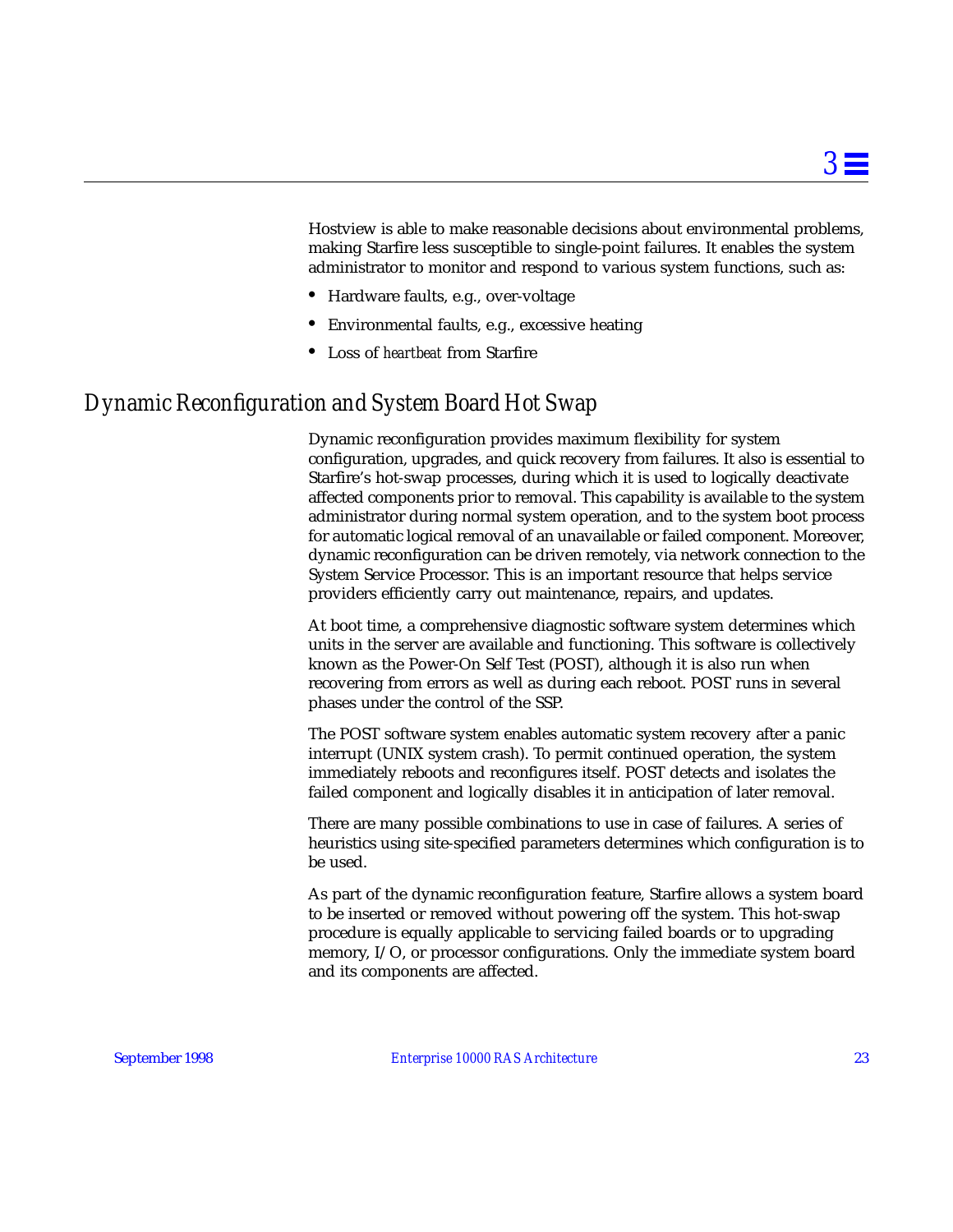Following the logical detachment, the designated system board is powered off and removed for service. An upgraded or replacement board is then inserted and powered on. The SSP runs the POST diagnostics on the new board, after which the system board is logically reattached to the operating system. During this period, the system continues to operate and user applications are unaffected.

#### *SNMP Support and the Management Information Base (MIB)*

All events noted by Starfire's monitoring functions are broadcast to the network via SNMP messages. This means that, in addition to the hostview program, they may be trapped by any software package that processes SNMP messages. Thus, messages specific to Starfire servers can be integrated conveniently into a site's existing systems and network management toolsets.

A Management Information Base has been defined for the Starfire server family. This includes a wealth of information that can be used by third party system and network management products.

#### *Network Console (NetCon)*

Network Console is the function that enables remote logins to the Starfire System Service Processor. A system administrator can use Network Console to log in and operate Starfire remotely, from anywhere there is a network connection, via an X-Window interface.

The administrator or service providers may attach to an SSP session, perform diagnostic work, and conclude their own work, without disturbing the console session. Also, the system administrator can observe a service provider's commands, in order to understand what diagnostic and corrective steps are being taken.

#### *Starfire RAS Capabilities*

Reliability, availability, and serviceability features are essential to the Starfire server. These features encompass RAS characteristics in three categories:

- **•** Reliability features prevent failures from happening
- **•** Availability features keep the system operating in spite of failures

24 *The Sun Enterprise 10000 Server (Starfire) September 1998*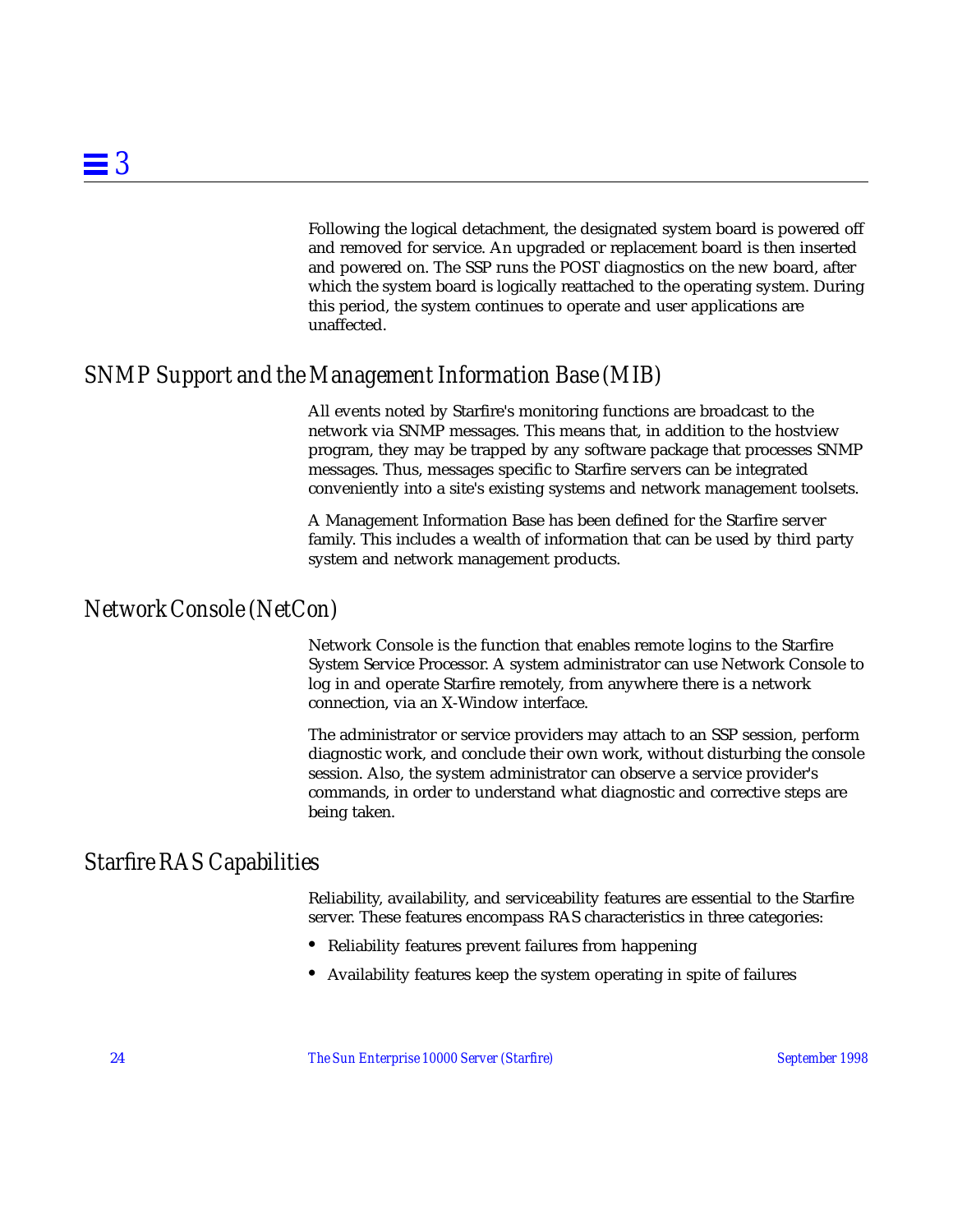**•** Serviceability features help correct failures quickly after they have occurred

A host of strategies has been applied to ensure that data is protected under all circumstances, and that recovery from any fault can occur with little or no interruption of system availability. Redundant buses, a programmable configurable address space, full ECC or parity data checking on data storage and data paths, and extensive built-in monitoring equipment all permit Starfire to detect, avoid, and recover from most failures.

Following is an overview of some key RAS characteristics of the Starfire server:

- **•** The system detects data integrity problems and corrects them when it can. For example, a failed DRAM in a memory module manifests itself as a single failed bit in each of four different data words—each of which is correctable by error-correcting code bits in those words.
- **•** The system can reconfigure automatically around a hard failure, resuming operation without the failed component after an automatic reboot.
- **•** Redundant components can be added to augment the system's already high reliability and availability. All components in the system may configured redundantly if the customer so desires.
- **•** Most hardware maintenance can be performed via hot swap without powering down the system; only the components actually being worked on are taken out of service.
- **•** Multiple operating system versions and/or diagnostics can be co-hosted by the hardware using several independent Dynamic System Domains.
- **•** Starfire is fully compatible with commercially available Uninterruptable Power Systems (UPSs).
- **•** Power and cooling is fault tolerant in that any single failure does not cause a system interruption.
- **•** Connectors, cables, guides, etc. within the system are designed to withstand thousands of insertion/removal cycles.
- **•** Power On Self Test software controlled from the System Service Processor tests logic blocks first in isolation, then in combination with others to locate any failing components, which are then removed from the active system configuration.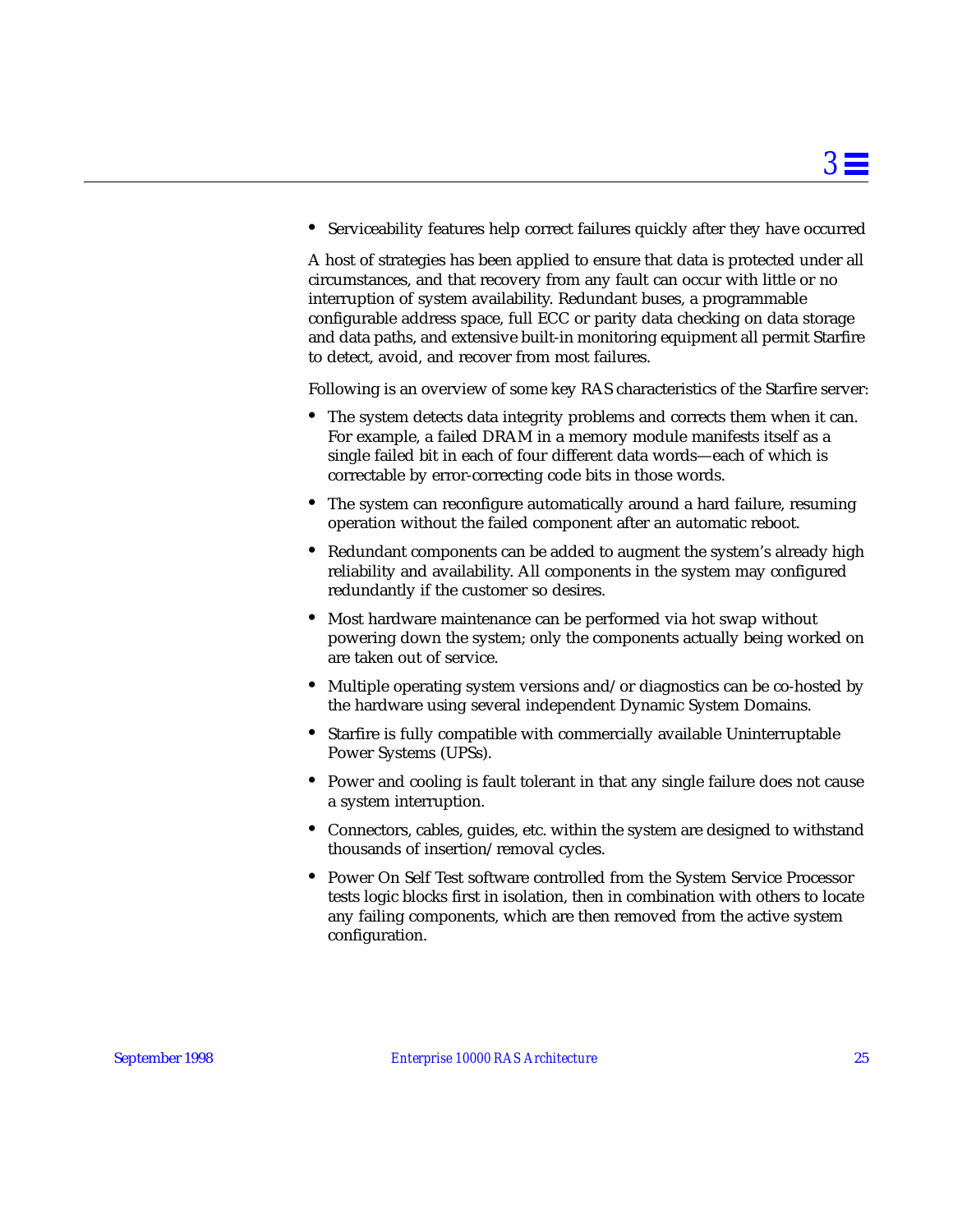**•** The Hostview program on the SSP enables administrators/operators to monitor the state of the system and take action, if needed, beyond the normal automated measures. SNMP messaging enables the Starfire to be managed by commercially available system management tools.

Redundancy options are available for disk mirroring, redundant adapters, and dual ported devices. In addition, the system supports alternate path connectivity to peripherals and networks from two system boards; this allows continued access in the event of a system or adapter board failure. These options increase availability for mission-critical applications and meet high reliability requirements with no single point of hard failures.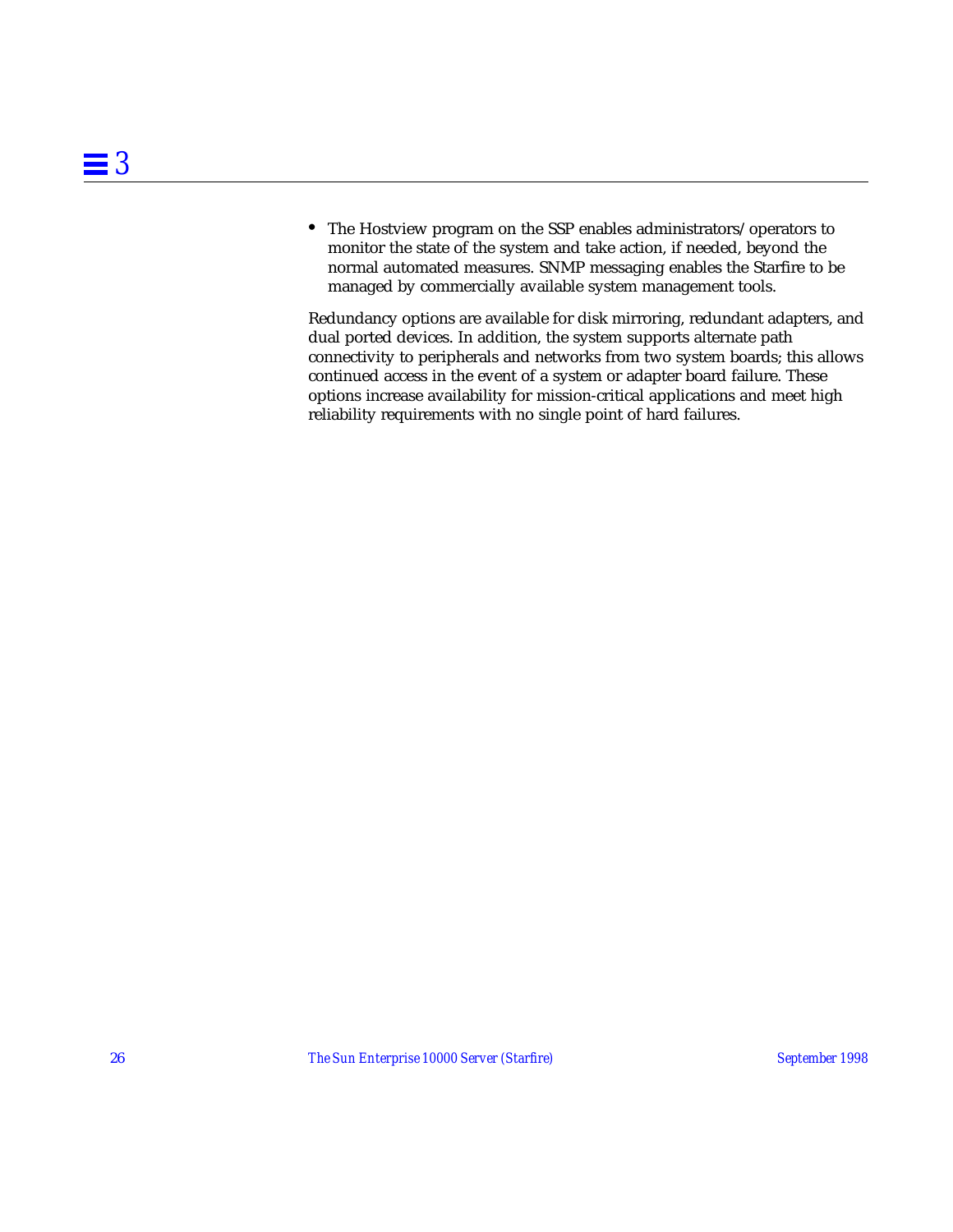### *Starfire Software Architecture 4*

#### *System Software*

Starfire's software environment is SunSoft's Solaris 2.6 operating system. Designed for enterprise-level integration, Solaris delivers a competitive advantage to business through networked computing, scalability, and multiarchitecture support. It offers higher throughput, higher quality, and more productivity in applications that demand mission-critical reliability.

Solaris 2.6 is Sun's symmetric multiprocessing implementation of UNIX System V Release 4, and conforms to all generally-accepted industry standards (such as the SVR4 interface definition,  $X/Open^{\circledast}$ , XPG4, and POSIX 1003.1). Solaris 2.x is of course backward-compatible with existing Solaris 1.x applications.

The Solaris operating system takes advantage of Starfire's scalability and ensures that all resources can be fully utilized. It is enhanced regularly to further exploit that scalability and to better support mission critical applications and data center operations.

The Solaris kernel is fully multithreaded for maximum efficiency in taking advantage of all system resources. Multithreading allows system and user applications to be structured as several independent computational threads rather than as a single thread of control. Multiple independent threads execute more efficiently because they can use multiple processes at the same time or move among available processors.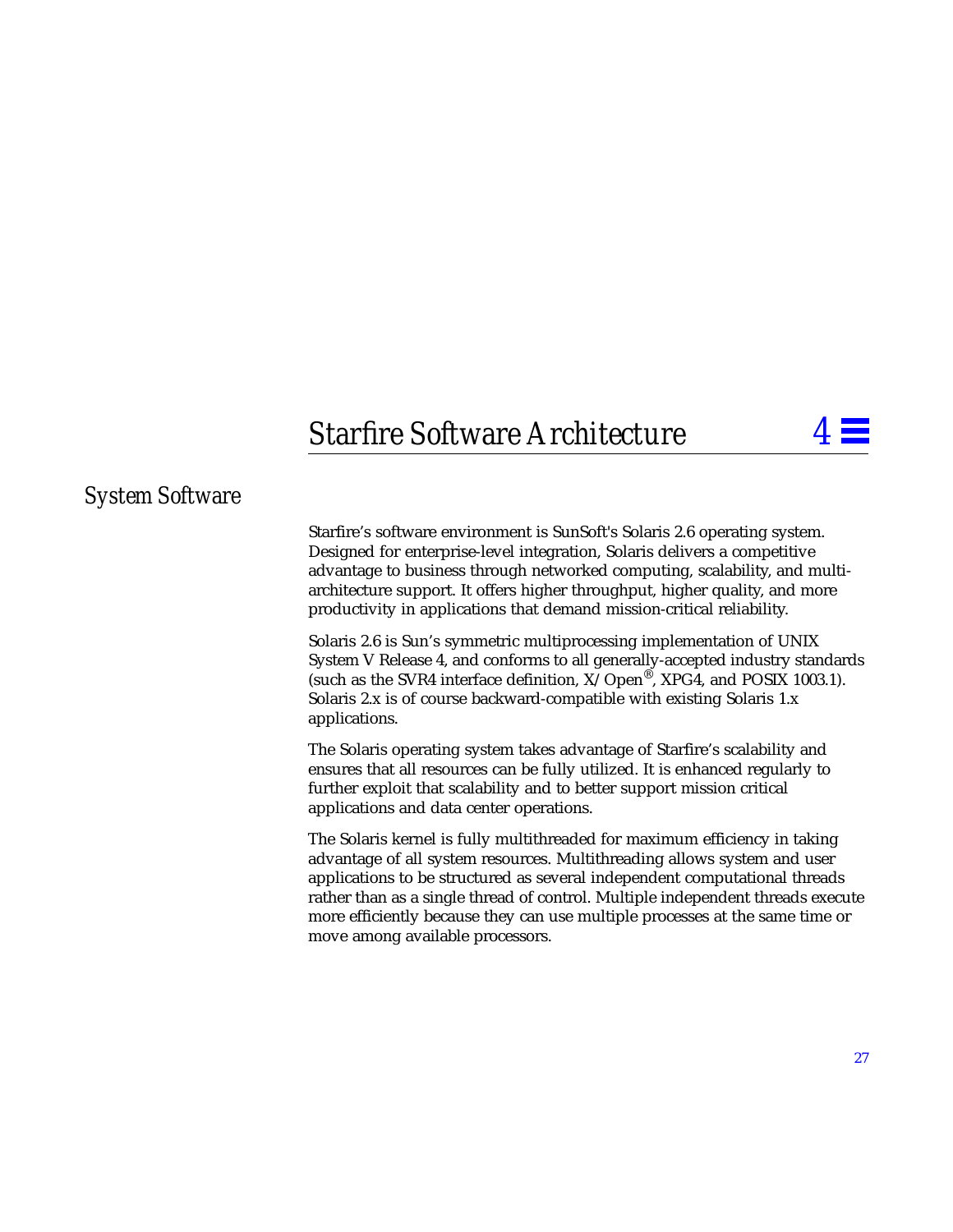The system operating environment includes the Common Desktop Environment (CDE) graphical user interface. With Solaris CDE, mission-critical client-server applications and information are easily accessible across the enterprise. Solaris CDE provides interoperability and consistency across popular enterprise hardware platforms and operating systems. It is compatible with industry standards such as Motif, X11R6, MIME and IMAP4. The Solaris CDE desktop includes productivity tools such as MIME-compatible email, workgroup calendaring, an image viewer and file and print managers for individual users.

The cost of managing a geographically distributed networked facility is reduced by a group of powerful automation and administration facilities known as Solstice AdminSuite. These tools enable efficient systems management with full network security. Among other capabilities, AdminSuite expedites addition of user accounts, connection of clients to the network, and more.

The Solaris operating environment provides a sophisticated security system that controls the way users access files, protect system databases and use system resources. Solaris security is network-wide security, providing security over several different systems, not just one.

Solaris runs on SPARC-based systems and Intel X86 architectures. This provides a seamless path for expansion from, and seamless interoperability between these platforms.

#### *Software Development*

Starfire supports a range of standards-based computer aided software engineering (CASE) applications, fourth generation languages (4GL), and standard compilers, libraries and tools developed by Sun Microsystems and a large number of independent software vendors.

Other high-performance software tools are available for developers, including  $Sum^{TM} WorkShop^{TM}$ , compilers for various languages (Fortran, C, C++, Ada, Cobol, and Pascal), and intuitive graphical tools for creating, optimizing, and debugging parallel and multithreaded programs.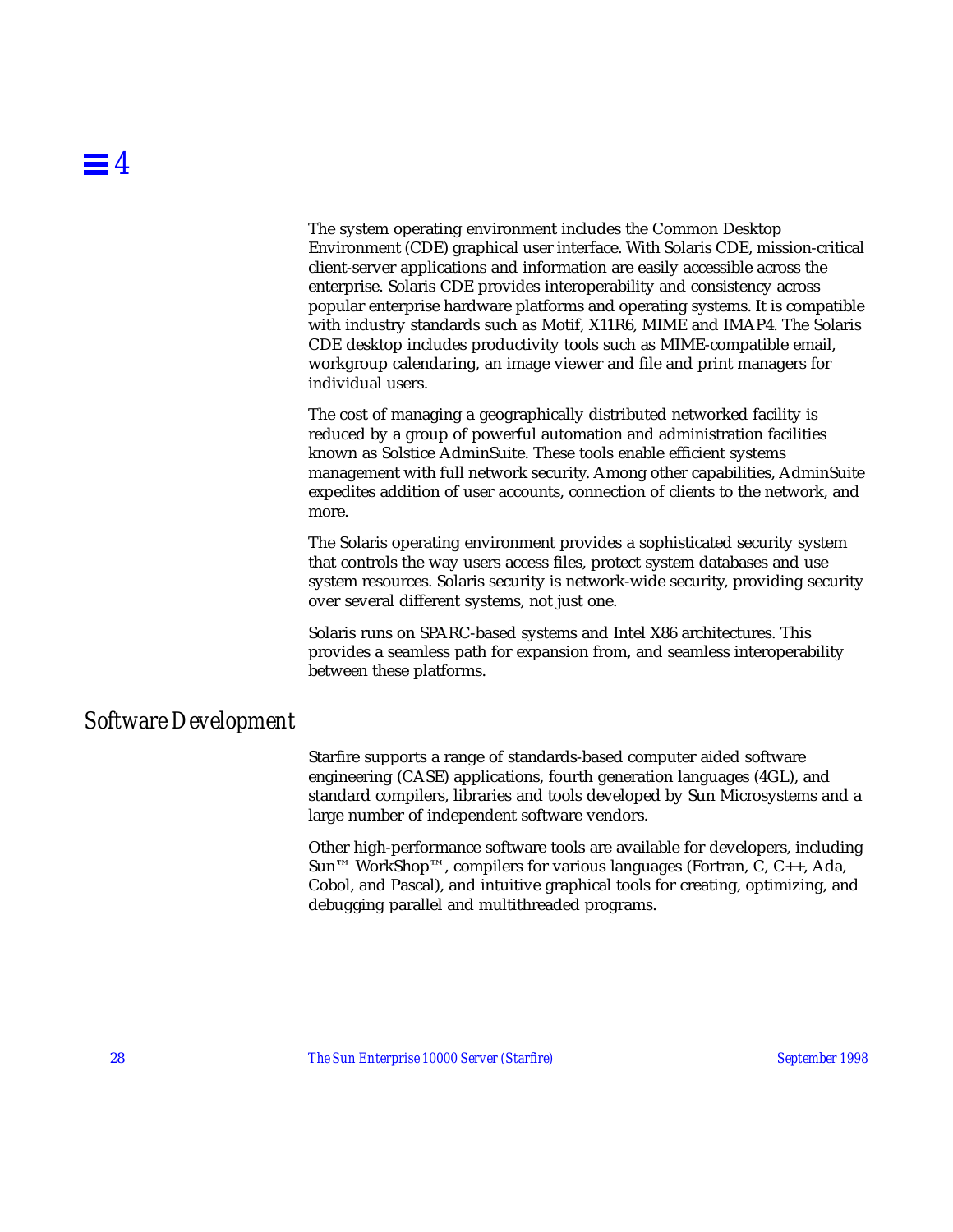#### *Application Software*

Starfire features the industry's broadest independent software vendor (ISV) applications offering. Thousands of commercial, off-the-shelf solutions currently are available for Starfire's Solaris environment. This extensive thirdparty market allows Starfire server users to benefit from the specialized expertise of hundreds of vendors of hardware and software products for commercial and technical applications and requirements.

#### *Meeting the Requirements of Production Business Environments*

Starfire supports a full suite of hardware and software solutions to address the requirements of commercial business computing. These include RDBMS packages for online transaction processing (OLTP), decision support systems (DSS); transaction processing monitors; visualization and multimedia; CASE and 4GL languages and tools; software for report generation; tools for system, tape and batch management; and software for connectivity to and interoperability with mainframe and desktop systems.

With the increasing availability of commercial system management software for UNIX environments, Starfire offers a compelling solution for a costeffective and reliable enterprise-class server. And, as organizations prepare to move client/server systems from pilot tests to full production environments, Starfire provides the scalability to support the most demanding requirements of large databases and other server-based applications in DSS, OLTP, and data warehousing.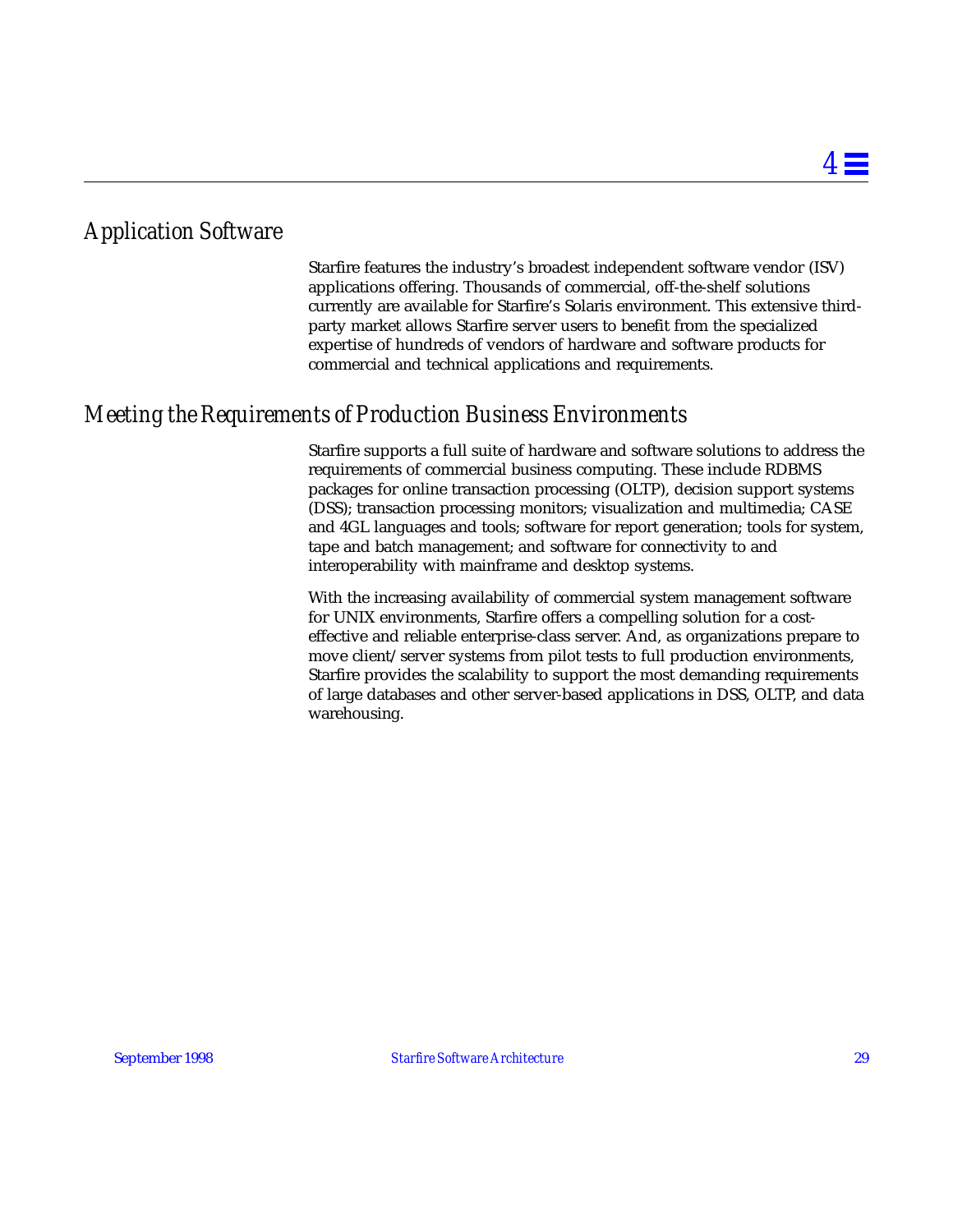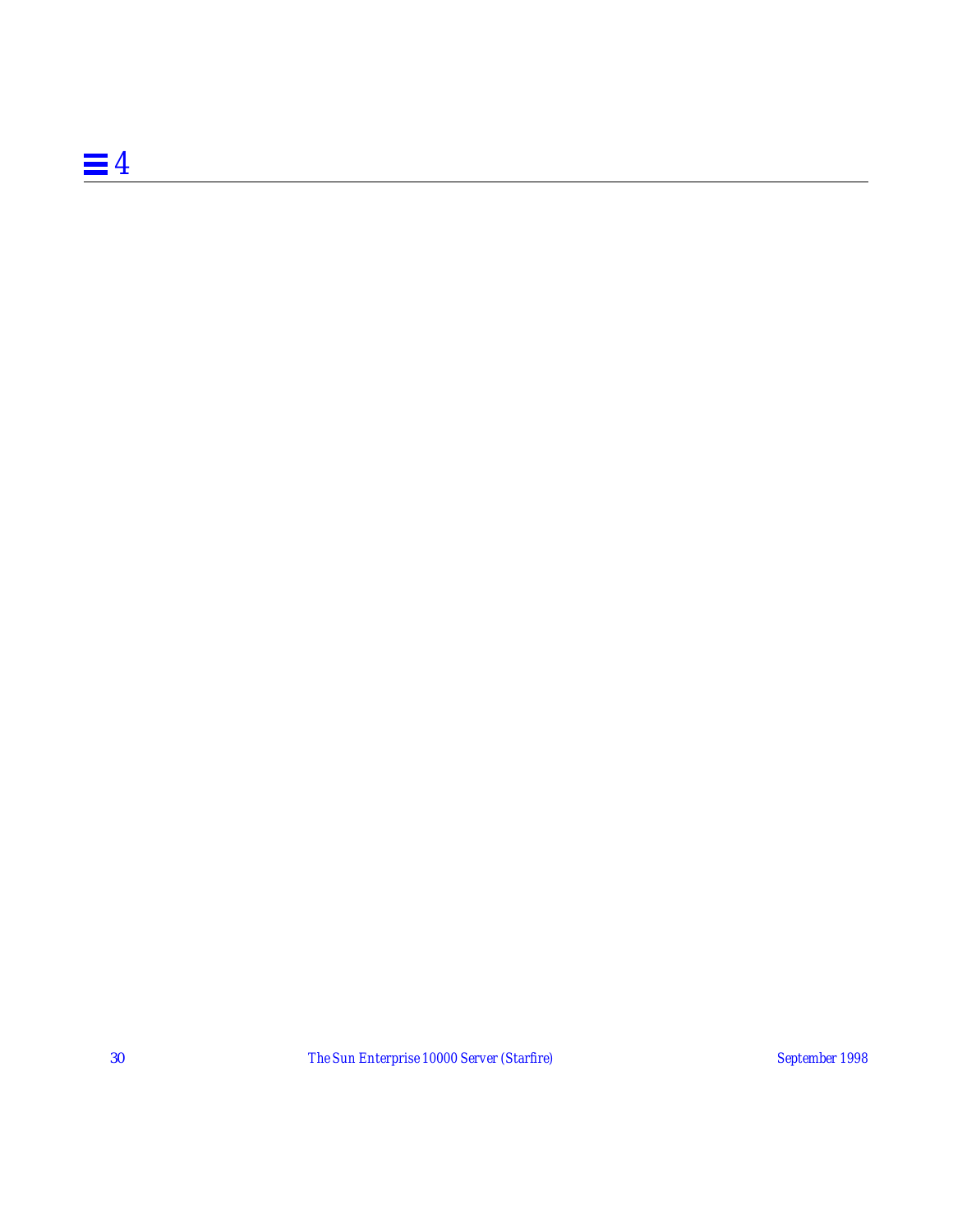### *Summary 5*

Sun Microsystems provides a unique and complete solution for today's data centers. The Enterprise 10000 (Starfire) system brings together a number of desired attributes to offer a complete solution for commercial data processing:

- **•** Breadth of application solutions: The industry's largest base of UNIX applications and system and network management software is available on Starfire.
- **•** Dependability: Starfire incorporates a wide range of reliability, availability, and serviceability features for a fault resilient and dependable solution.
- **•** Affordability: Leveraging large-volume hardware and software components, maximizing availability, and minimizing service costs result in a total solution that is cost effective both in its components and as a whole. Sun Microsystems' aggressive pricing for processors, memory, peripherals, system software, and services set a new standard for cost effective enterprise-class servers.
- **•** Scalable symmetric multiprocessing: Starfire offers scalability and flexibility unparalled by any other SMP architecture in its class.
- **•** Performance: With up to 64 processors, 64 Gbytes of memory, 60 TBytes of online disk, and the Solaris operating system, Starfire provides scalable system performance, a large number of proven applications, and simplified capacity planning for new client/server applications or rehosted applications.
- **•** Alliance: Sun Microsystems' unique understanding of network, data center and mission critical applications enables it to be a long term ally for your organization.